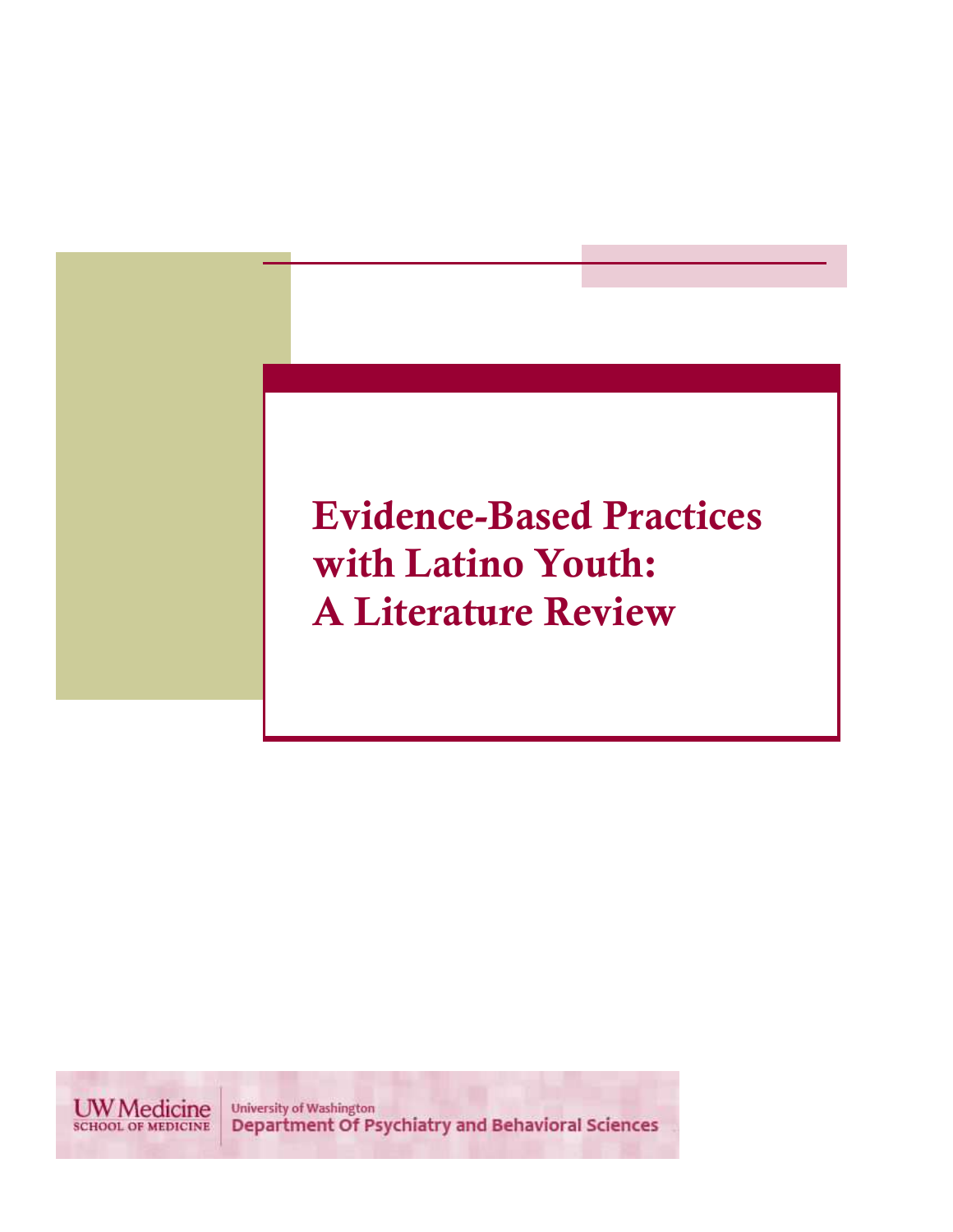Authors: Elizabeth Feldman, Ph.D. Eric Trupin, Ph.D. Sarah Walker, Ph.D. Jacquelyn Hansen, MPH Public Behavioral Health and Justice Policy University of Washington Dept. of Psychiatry and Behavioral Sciences 2815 Eastlake Ave. East, Suite 200 Seattle, WA 98102

**UW** Medicine

University of Washington<br>Department Of Psychiatry and Behavioral Sciences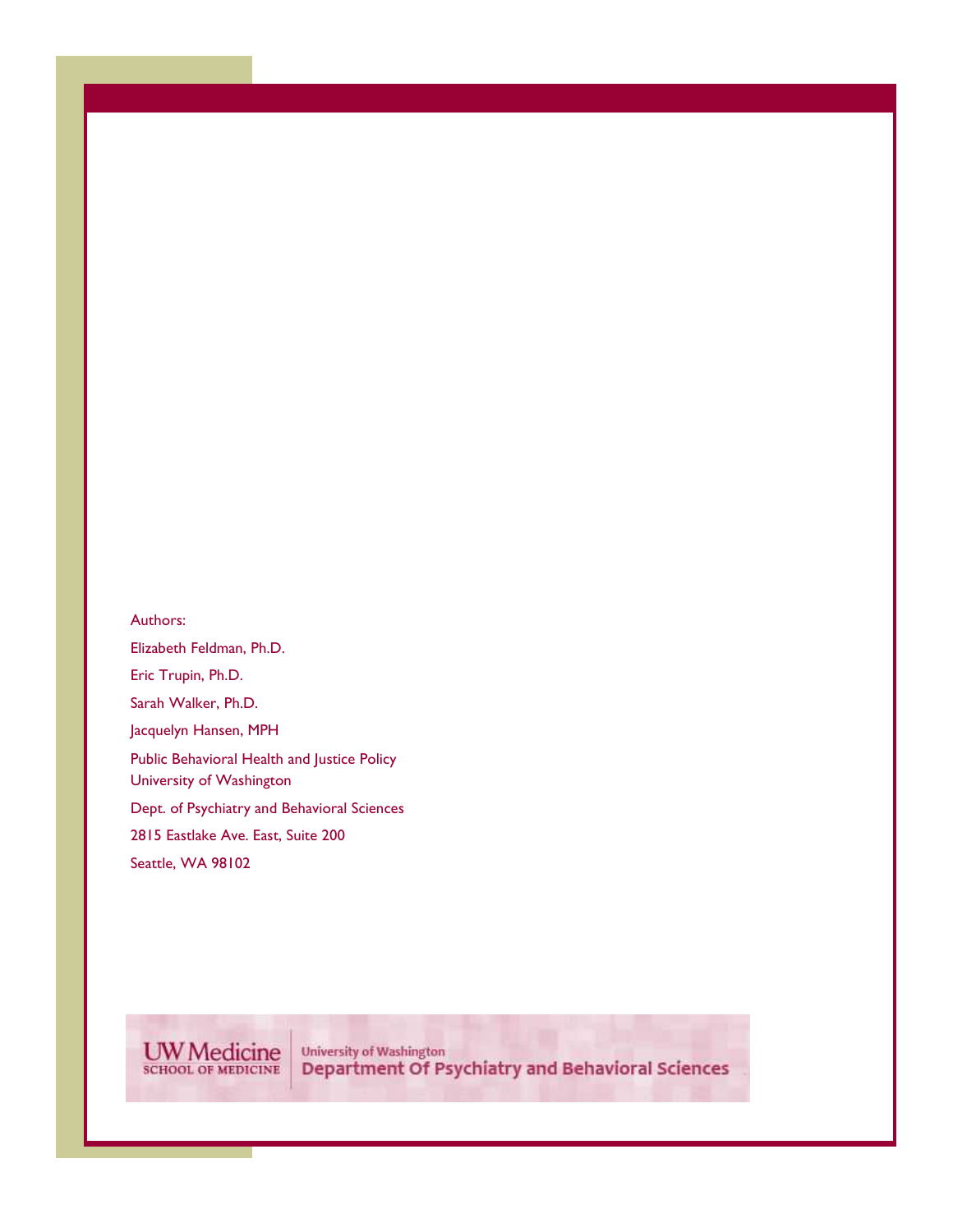### The Division of Public Behavioral Health and Justice Policy

The Division of Public Behavioral Health Policy and Justice Policy (PBHJP) was originally established in 1982 through a Washington State Legislative proviso. Part of the goal is to serve as a resource to the state by conducting research on services and systems related to public behavioral health, and to provide continuing educational opportunities for providers and families statewide. PBHJP is committed to improving the health and well-being of children, families, and adults served by the mental health, chemical dependency, child welfare, and justice systems. We aim to achieve this mission by implementing, supporting, and informing effective interventions, empirically based training, and collaborative research. We are dedicated to helping individuals and families overcome challenges by emphasizing their strengths and enhancing their skills.

#### Models for Change

The Models for Change initiative is an effort to create successful and replicable models of juvenile justice system reform, seeking to accelerate progress towards a more rational, fair, effective, and developmentally appropriate juvenile justice system. Washington State was one of four states selected for the Models for Change targeted investments by the John D. and Catherine T. MacArthur foundation. PBHJP's role within this initiative is to engage in projects with local, state and national jurisdictions that enhance the ability of justice systems to address the behavioral health needs of youth by examining the cultural competence of evidence-based programs as well as screening and assessment.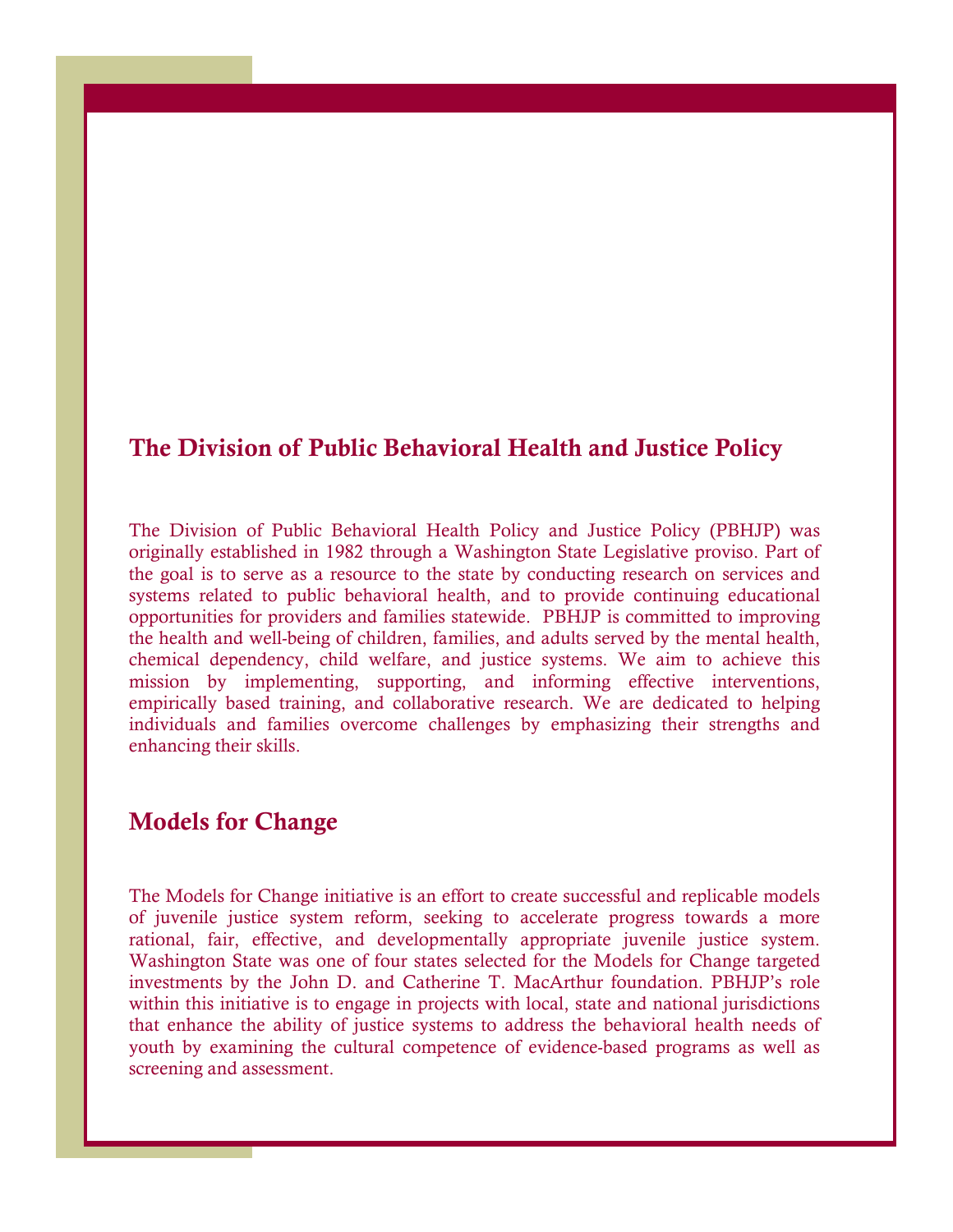## Table of Contents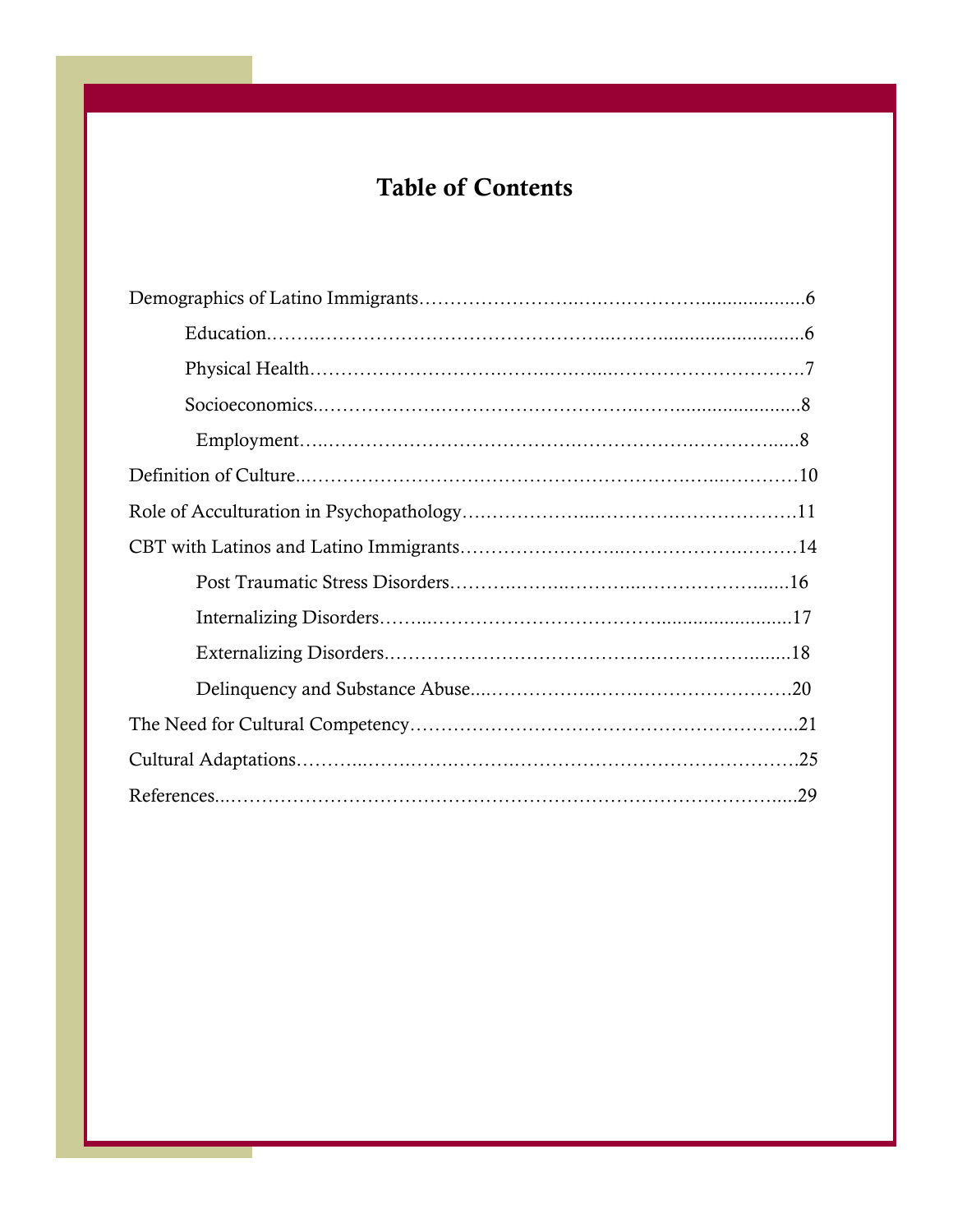# Evidence-Based Practices with Latino Youth: A Literature Review

Recent research has led to considerable advancement in the treatment of mental health difficulties common in childhood and adolescence (Kazdin, 2000; Kazdin & Weisz, 2003). Evidence-based practices now exist for many pediatric mental health difficulties, including depression, anxiety, conduct problems, substance abuse, and PTSD. However, the effectiveness of these practices with specific sub-populations, such as Latinos and Latino immigrants in particular, remains unclear. While some scholars recommend that evidence based treatments be delivered as designed (e.g. Huey & Polo, 2008), others argue that successful generalization to specific ethnic groups is dependent upon thoughtful and informed efforts to modify treatments so that they are culturally appropriate (e.g., Chen, Kakkad, & Balzano, 2008). Because Latinos make up such a large segment of the U.S. population, and also because Latino immigrant youth are at high risk for mental health related difficulties (National Alliance for Hispanic Health, 2001; Office of the U.S. Surgeon General, 2001), it is crucial that

investigation about how to respond effectively to the mental health needs of Latino children and adolescents be a part of the current research agenda.

This review will outline some of the most pressing mental health concerns for Latino immigrants and highlight what is currently known about how best to respond to these concerns. Discussion will follow about whether cultural modification or adaptation is recommended.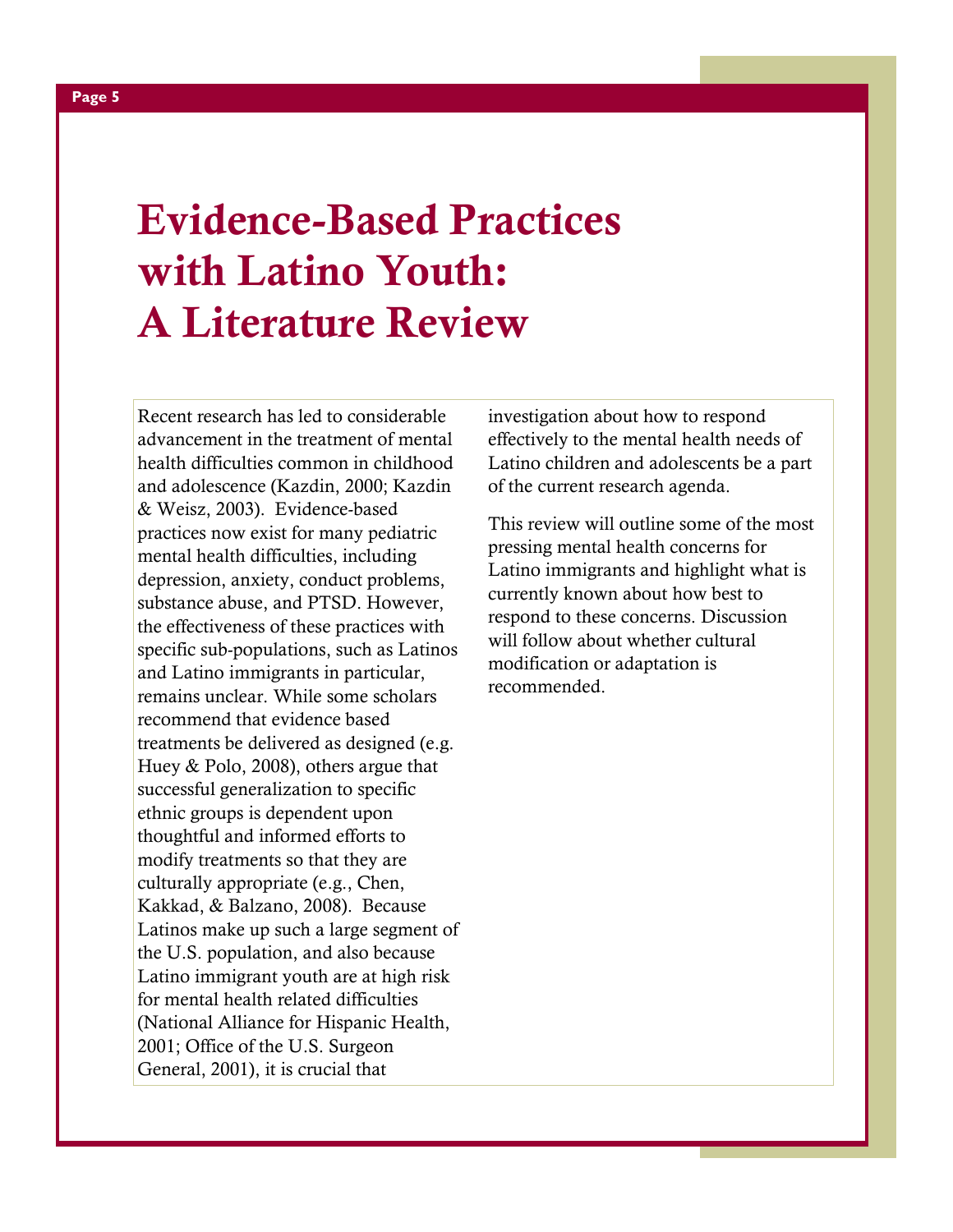# Demographics of Latino Immigrants

The acquisition of demographic information about Latino immigrants can be difficult due to the potential consequences for individuals who may be living in the United States as undocumented residents or illegal immigrants and who may be fearful of providing personal information. In addition, minority populations in general are more reluctant to respond to questions posed by census takers or on surveys and questionnaires, leading to significant underreporting (Robbin, 1999). However, information that is currently known about the Latino population living in the U.S. conveys a concerning picture. Especially worrisome is the information known about immigrant Latino children and adolescents, a subset that represents at least 25 percent of all Latino immigrants residing in the U.S.

#### Education

Compared to other ethnic groups in the U.S., Latino immigrant youth have some of the highest school dropout rates and the poorest academic performance. More than 80% of Latino immigrant students fall below Proficient on national reading and math achievement tests and only 50% graduate from high school. By comparison, nearly 80% of non-Hispanic White students earn their high school diploma (U.S. Census, 2007). In addition, the schools that serve a high percentage of Latino immigrants are

frequently the most overcrowded, underfunded, and understaffed schools in the country and exist in some of the

## Rising Latino Populations in the United States

Current 2008 U.S. Census data suggest that there are approximately 45.5 million people living in the U.S. who identify themselves as Latino or Hispanic, making this group the largest and fastest-growing minority group in the country.

Approximately 40% of this group, or 18 million people, were born in another country, over 9 million of whom are believed to have come to the U.S. illegally (Pew Research Center, 2007, 2006 respectively).

Data collected by the U.S. Census over the past 50 years suggest that the rapid growth of this population will continue and thus it is estimated that by the year 2050 more than one third of the national population will be of Hispanic origin.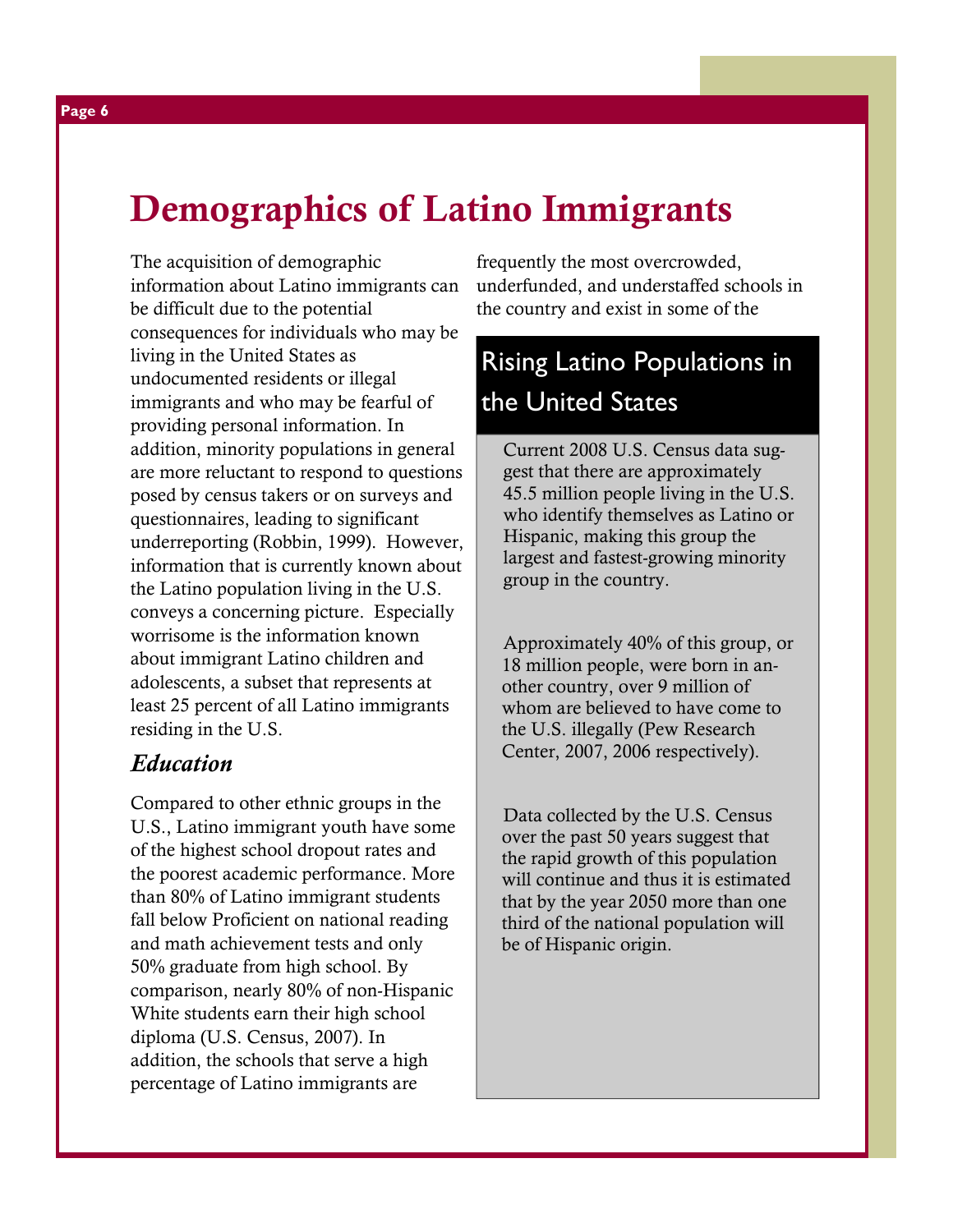Page 7

poorest neighborhoods nationwide (Orfield, 2001, 2005; Rothstein, 2004). A group of studies conducted by the Civil Rights Project at Harvard University (2001) indicates that Latinos are more likely than any other minority group to attend schools serving a disproportionate number of low-income families and that Latino students commonly face the consequences of modern day school segregation, such as poor quality instruction, minimal school resources, and deteriorating facilities.

### Physical Health

Latino immigrant youth also frequently suffer from serious physical health difficulties yet often fail to receive adequate medical care. The U.S. Department of Health reported that Latinos were more likely to have diabetes, to be obese, to have HIV/ AIDS, to suffer from asthma, and to have certain forms of cancer, than non-Hispanic Whites (2006 & 2007). Kandula, Kersey, and Lurie (2004) examined the top ten Leading Health Indicators identified by Healthy People 2010 (an initiative of The U.S. Department of Health and Human Services), and evaluated where immigrant and non-immigrant Latinos stand on these indicators. Their findings showed that compared to U.S.-born youth, immigrant Latino youth have elevated rates of obesity, are more likely to require hospitalization due to an accident or injury, are more likely to be the victim of homicide, are more likely to have been exposed to toxins and dangerous chemicals, are less likely to have received a full schedule of childhood immunizations, and are less likely to have access to high quality health care services.

A particular area in which Latino immigrant youth are at risk is sexual health. Adolescent Latinos are significantly more likely than their non-Latino White peers to contract sexually transmitted diseases (Centers for Disease Control, 2000), yet it is not uncommon for Latino adolescents and young adults to report that they have never been to a gynecologist or internist (Rodríguez, Ward, & Pérez-Stable, 2005). In addition, Latina girls consistently have the highest teen pregnancy rates in the country when compared to teen girls in other ethnic groups. While the rate of births to mothers aged 15-19 is approximately 63 and 37 per one-thousand girls for African-American and Caucasian teens respectively, the birth rate for teen Latinas is over 80 per onethousand young women (Centers for Disease Control, 2009). In addition, during pregnancy immigrant Latina teens are also substantially less likely than other pregnant teens to receive adequate prenatal care or to be under the supervision of a doctor (National Latina Institute for Reproductive Health, 2005).

One factor undoubtedly contributing to the poor physical health of Latino immigrants is their limited access to health services due to a lack of health insurance. One in four legal Latino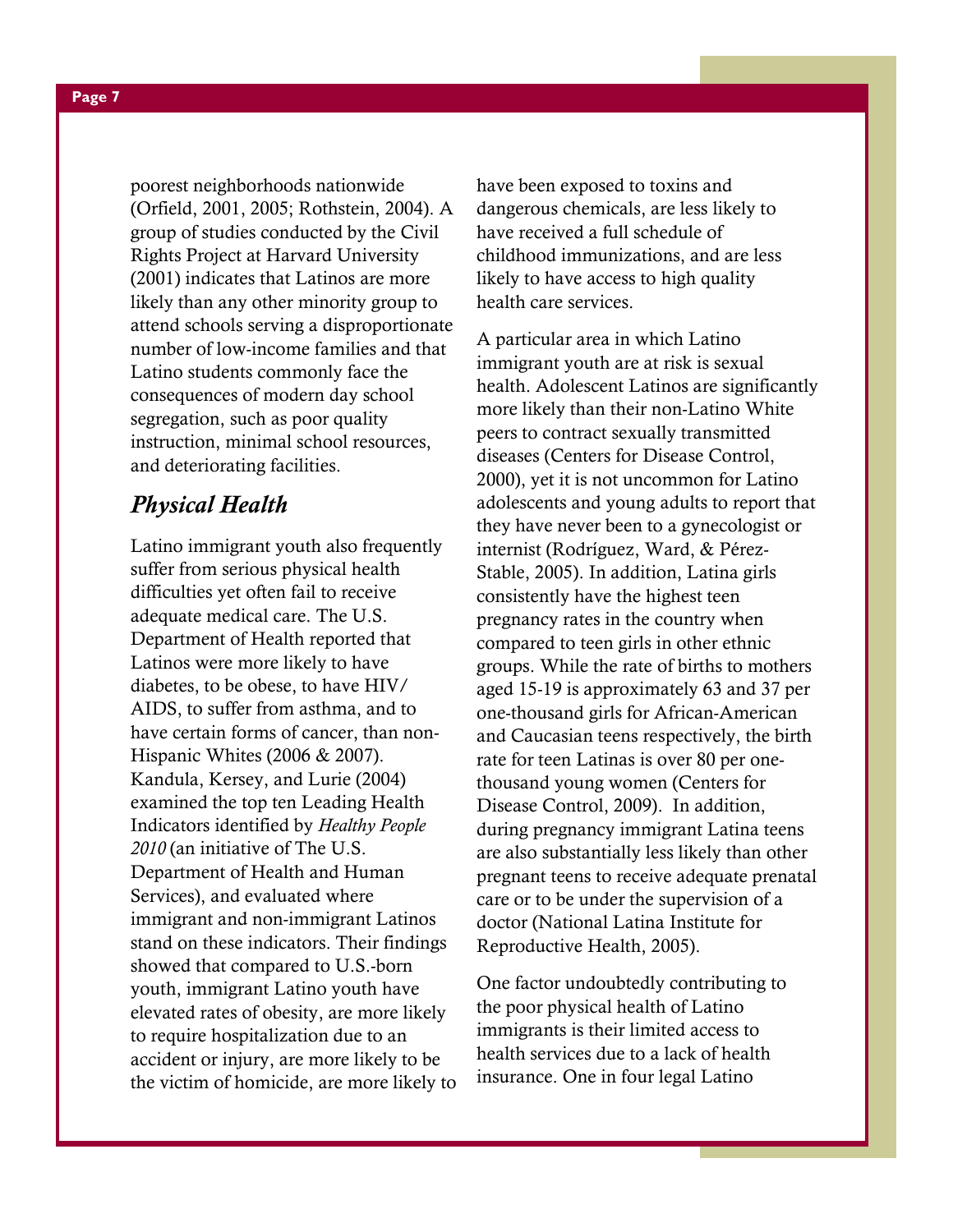residents and more than half of all nonauthorized Latino immigrants (both adults and children) are uninsured and therefore rely on emergency departments and free or reduced cost community clinics for all health services (Pew Hispanic Center, 2009; U.S. Census Bureau, 2005).

#### Socioeconomics

Poverty and substandard housing are two additional hardships that impact Latino immigrant families disproportionately. 2007 census information revealed that more than 20 percent of Latino immigrant less than 20 thousand dollars a year families were living below the poverty line, compared with just 8.2 percent of non-Hispanic Whites. In 2007 the median income of Latino immigrant families ranged from \$35,000 to \$41,000, depending on legal status; compared to the median income for non-Hispanic White families, which was \$55,000 (Pew Hispanic Center, 2009; U.S. Census, 2007).

The housing environments of Latino immigrants tend to be of particularly poor quality. The Pew Center reports that just over one quarter of unauthorized immigrant Latino families and less than half of legal Latino immigrant families own their own homes; while nearly threequarters of non-Hispanic White families live in their own homes (2007). More broadly, Latino families are frequently found to be living in some of the poorest communities in the country, many of which have the highest rates of violence

and criminal activity, are dominated by subsidized and/or substandard housing, and have minimal neighborhood resources (Kozol, 2005).

#### Employment

As members of the U.S. labor force, Latino immigrants are disproportionately hired for minimum-wage, service-industry positions and agricultural work that affords no benefits and limited job security (Larsen, 2004; Pew Centers for Research, 2007). 2003 census data revealed that 45% of Latino immigrants who are employed earn (compared to 16.5% of the native-born population and 16.5% of Asian-born immigrants) and only 7.7% earn more than 50 thousand dollars annually (compared to 30.2% of native-born individuals and 37.3% of Asian-born individuals). Given many of these statistics, it is not surprising that Latino immigrants are often deeply mired in the persistent cycle of the working poor, in which they cannot afford to quit their jobs because they need the income, but the income that they do receive is insufficient to allow them to climb out of poverty.

#### Summary

Latino immigrant youth (both those that are legal residents and those that are undocumented immigrants) are frequently forced to shoulder significant burdens from early childhood to late adolescence and beyond. To a greater degree than the majority of their nonimmigrant, non-Latino peers, these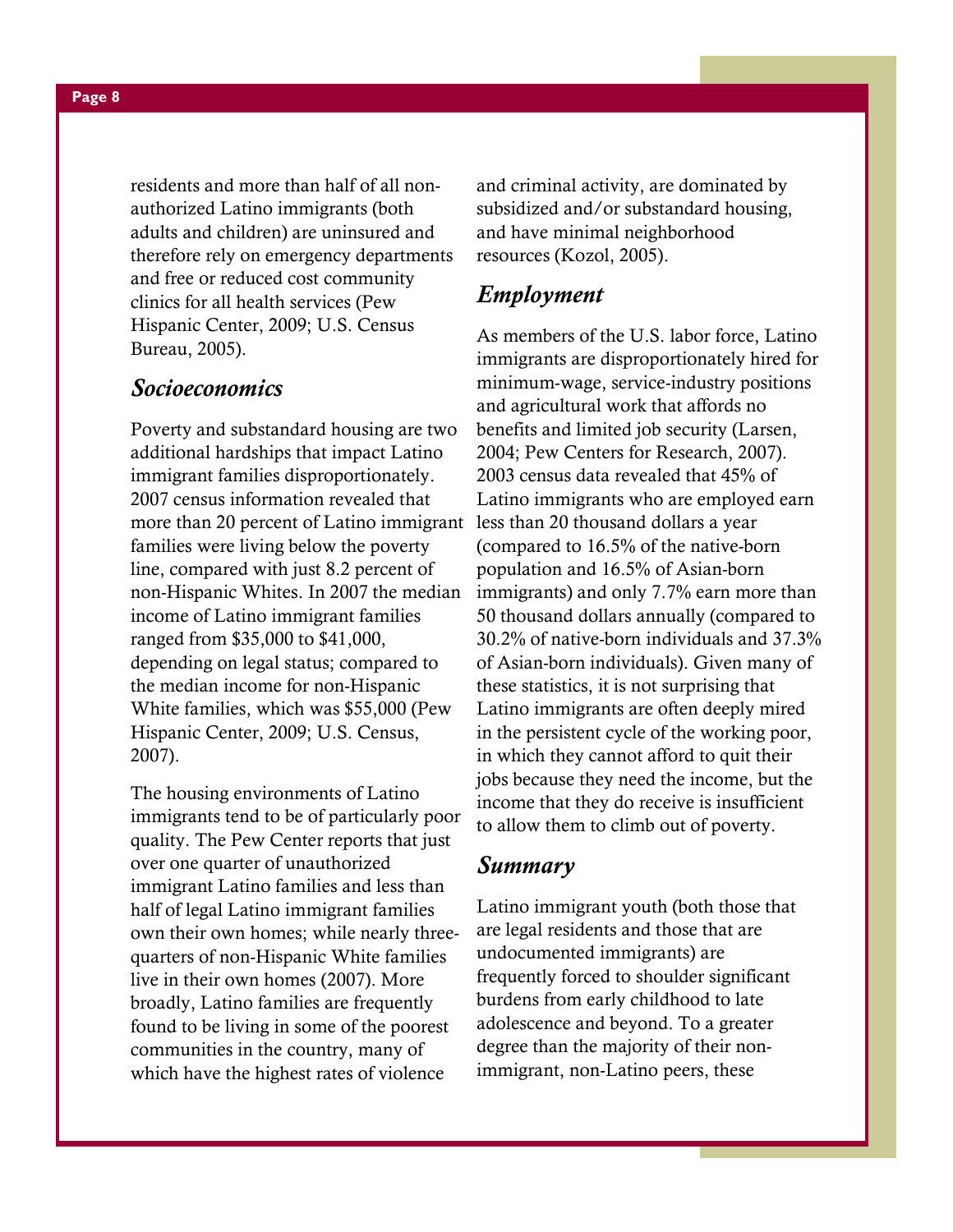children and teens are in high-risk categories physically, academically, socially, emotionally, financially, and environmentally. Compounding these circumstances is the fact that most immigrants (both first- and latergeneration) contend with significant challenges associated with immigration itself and biculturalism. These challenges can include a lack of familiarity and comfort with the dominant culture (especially the English language); conflicting ideals and personal values; frequent exposure to ethnic and racial discrimination (both practical and institutional); competing social demands from family members, teachers, and peers; and feelings of isolation and a sense of discomfort interacting in public settings (Davidson, 1996; Olsen, 1997). In addition, many Latino immigrants come to the U.S. having experienced substantial poverty, unemployment, poor quality education, poor living conditions, community violence, and political and civil unrest in their native countries. Finally, during the process of migration itself it is not uncommon for Latino family members, including young children and their parents, to be separated from each other for months, years, or in some cases, permanently, thus taking away an important protective factor of social and familial support. Certainly, a significant number of Latino immigrants living in the U.S. endure overwhelmingly difficult life experiences on top of the daily challenges of life in a new country.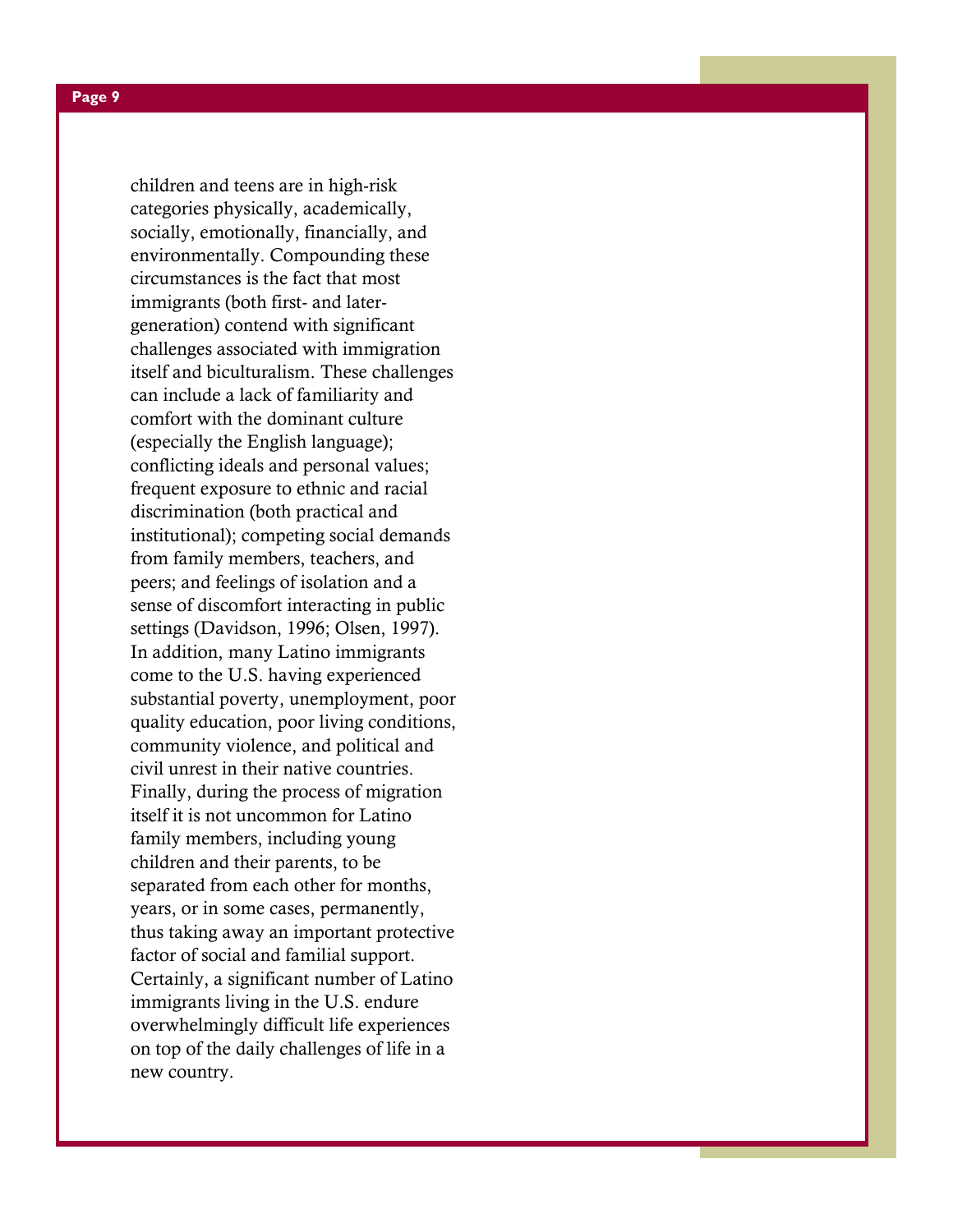# Definition of Culture

The simple fact that it is common for Latino immigrants to have endured a similar set of hardships both prior to and following immigration raises an important point regarding the meaning of the term culture, particularly as it relates to members of this immigrant group. Different contributors to the professional literature define the term culture in many different ways and there is much discussion of the fact that no universally accepted definition exists. One of the most long-standing and commonly agreed-upon definitions is that developed by Edward Tylor in the late 19th Century (Tylor, 1871), which defined culture as,

"that complex whole which includes knowledge, belief, art, morals, law, custom, and any other capabilities and habits acquired by man as a member of society."

More modern-day anthropologists generally agree that the term culture incorporates some central ideas. The culture of any given group could involve multiple components, including:

- Traditions, rituals, and customary ways of behaving;
- commonly held assumptions underlying these traditions, rituals, and behaviors;
- values and beliefs or a shared worldview;
- artifacts (such as art, music, tools,

architecture, literature, etc.);

- institutions;
- patterns of social relations (Howard, 1991; Lopez et al., 1989; Ogbu, 1995).

## Multifaceted Approach to **Definition**

#### How to define culture?

- It is *who* we are: assumptions and codes of conduct.
- It is *what* we do: Institutions we build and artifacts we produce.
- It is how we interact: patterns of social behaviors

(Ogbu, 1995)

This broad conception of culture creates a compelling case for the inclusion of a number of characteristics of "Latino immigrant culture" that go beyond more traditional and obvious aspects of culture such as native language and country of origin, and include factors such as socioeconomic status, systems of support, health indicators, living environment, perceived exposure to discrimination, family structure, and social and occupational mobility.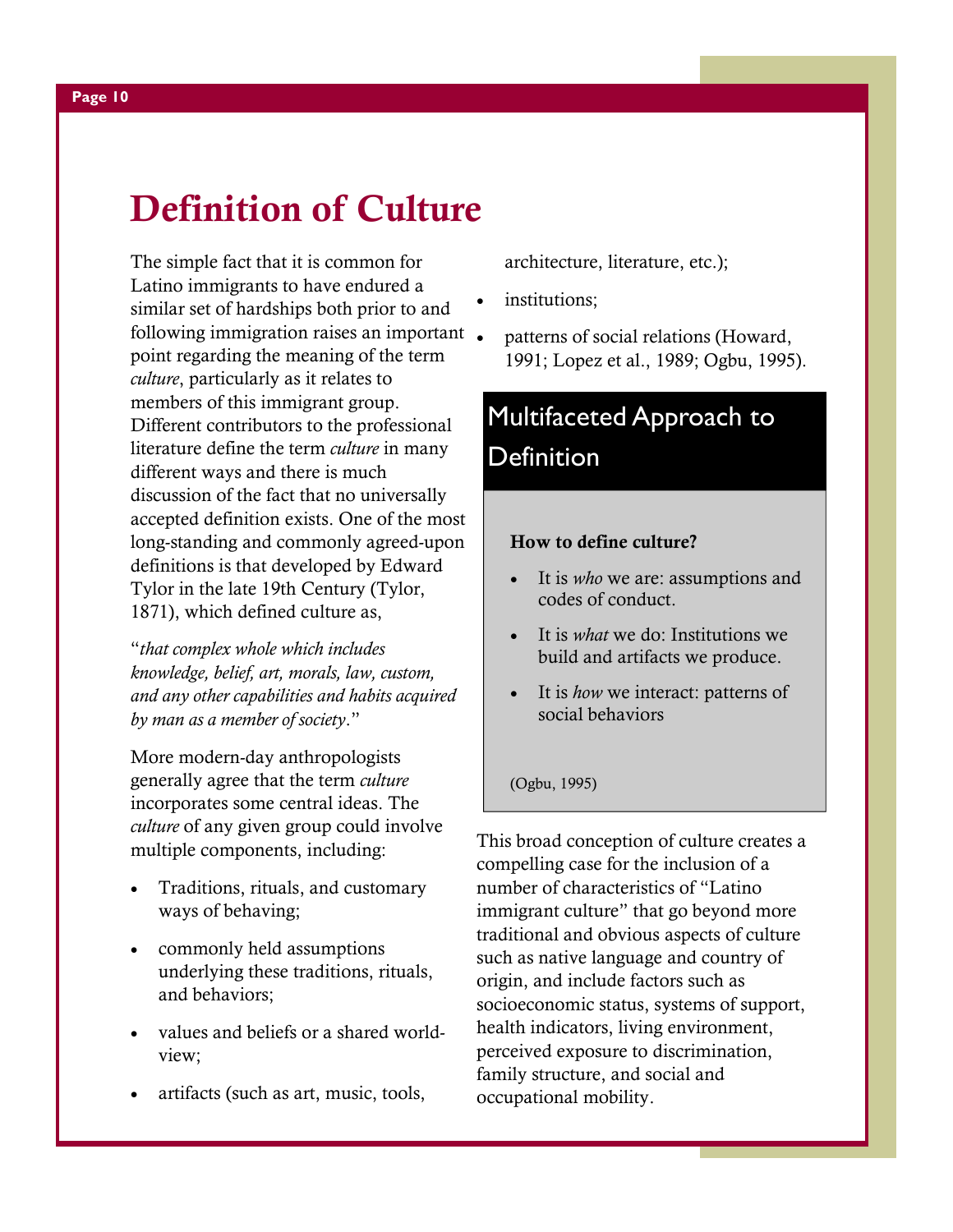# Role of Acculturation in Psychopathology

Elevated rates of psychological dysfunction are found to exist among both immigrant and non-immigrant Latino youth (CDC, 2004; Merikangas et al., 2010; National Council of La Raza, 2005) and Latino immigrants have recently been identified as a high-risk group for both depression and anxiety (National Alliance for Hispanic Health, 2001). Moreover, Latino immigrant youth are more likely to report heavy alcohol consumption; to show symptoms of anxiety, depression, and delinquency; and to have suicidal thoughts and/or attempt suicide than either African-American or non-Hispanic White youth (SAMHSA, 2001).

### "The Healthy Immigrant Paradox"

It is well documented that the overall mental health of Latino immigrants tends to get worse the longer they have been in the U.S. and the more acculturated they become (Escobar et al., 2000; National Council of La Raza, 2005; Vega et al., 1998, Mendoza, 2009). Additional evidence suggests that other health indicators of Latino immigrants, such as chronic disease, infant mortality, and substance abuse are worse among Latino immigrants who have lived in the U.S. for longer periods of time (Lara et al., 2005; Carter-Pokras et al., 2008; Singh & Miller, 2004; Myers et al., 2009). This finding is surprising, given the enormous stress that



lack of familiarity with their surroundings, difficulty with the English language, little or no knowledge of how to navigate the health care system (and other systems) in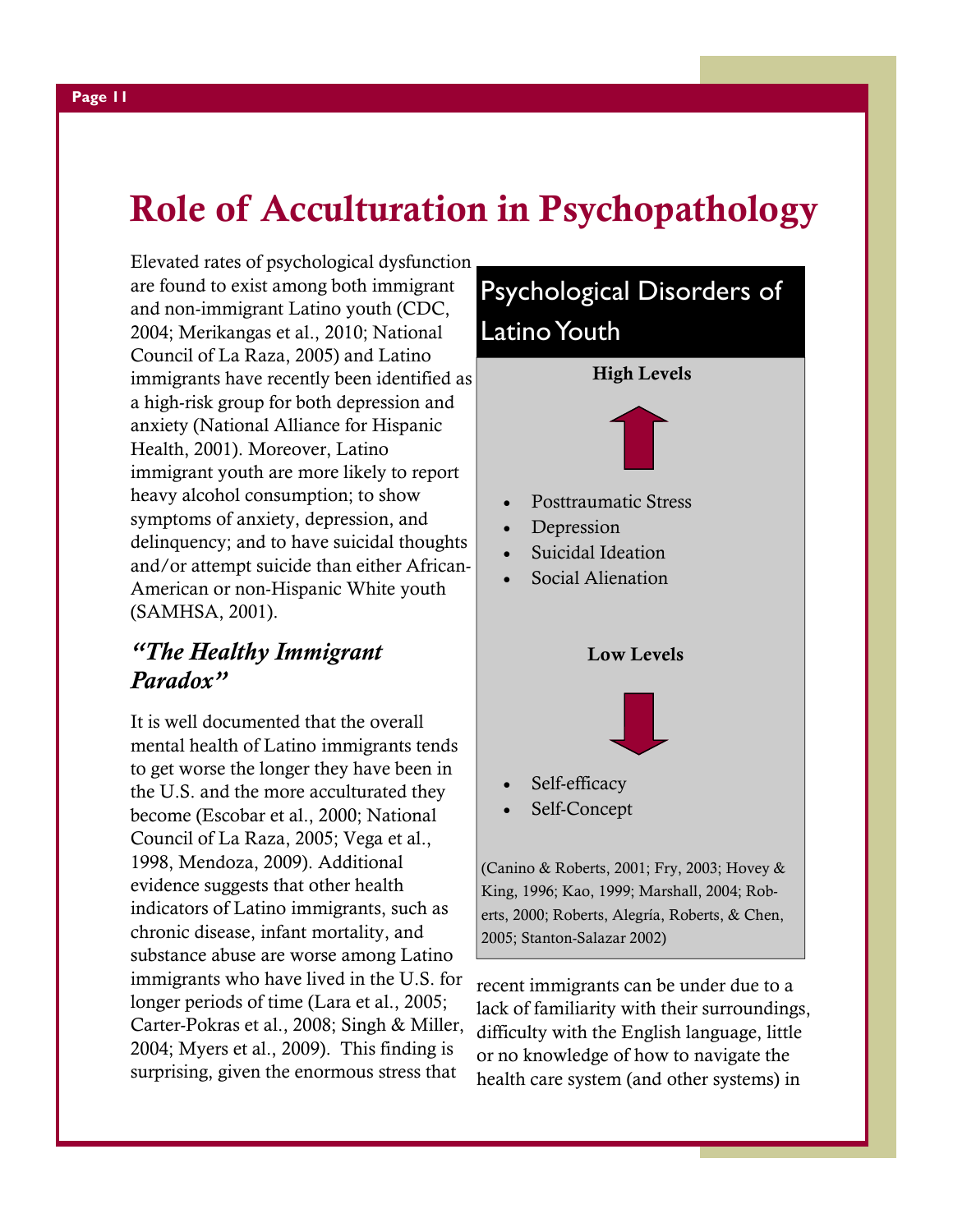the U.S., and separation from important sources of social support that were left behind.

#### Cultural Values

Some researchers suggest that traditional Latino values are strongest in the most recent immigrants and serve as protective factors that help these newcomers cope with the difficult experiences they encounter as recent immigrants (Félix-Ortiz, Fernandez, & Newcomb, 1998; Miranda & Matheny, 2000; Szapocznik, Kurtines, & Fernandez, 1980; Ying & Han, 2007). Some of these traditional values include:

- *Familism* (prioritizing unity of the family),
- *Respeto* (having respect for elders),
- Personalismo (valuing warm and caring relationships over formal partnerships,
- *Collectivism* (valuing the group over the individual),
- Religion & Spirituality (traditionally important for Latino families).

Furthermore, these authors suggest that as time goes by and Latino immigrants become more acculturated to the U.S., these values may diminish, thus rendering the individuals more susceptible to mental health difficulties that stem from the challenges they face.

This perspective is supported by research documenting a trend in which the longer a workers. These researchers interviewed 65 Latino immigrant has been in the U.S. and rural, migrant farm workers using

the less that individual is connected to traditional Latino values, the more at risk he or she becomes for developing both physical and mental health difficulties (Hernandez & Charney, 1998; Kao, 1999; Lara et al., 2005; Mendoza, 2009). Unfortunately, much of the research on this topic is correlational and difficult to interpret – even though a consistent relationship is apparent between the degree of acculturation and several different indicators of health among Latino immigrants, this does not necessarily signify a causal relationship between the two. Further investigation into this topic is certainly warranted.

#### Acculturative Stress, Depression, and Suicidal Ideation

Many authors have commented on the impact of acculturative stress on the mental health of immigrants (NCLR, 2005; Padilla, 1988; Smart & Smart, 1993). Hovey and King (1996) examined rates of acculturative stress, depression, and suicidal ideation among first- and second-generation Latino teens, as well as ways in which acculturative stress was related to depression and suicidal ideation. Outcomes showed that there was a significant correlation between measured levels of acculturative stress and depressive symptoms. In a later investigation of this topic, Hovey and Magaña (2002) explored the relationship between acculturative stress and anxiety in a group of Mexican immigrant farm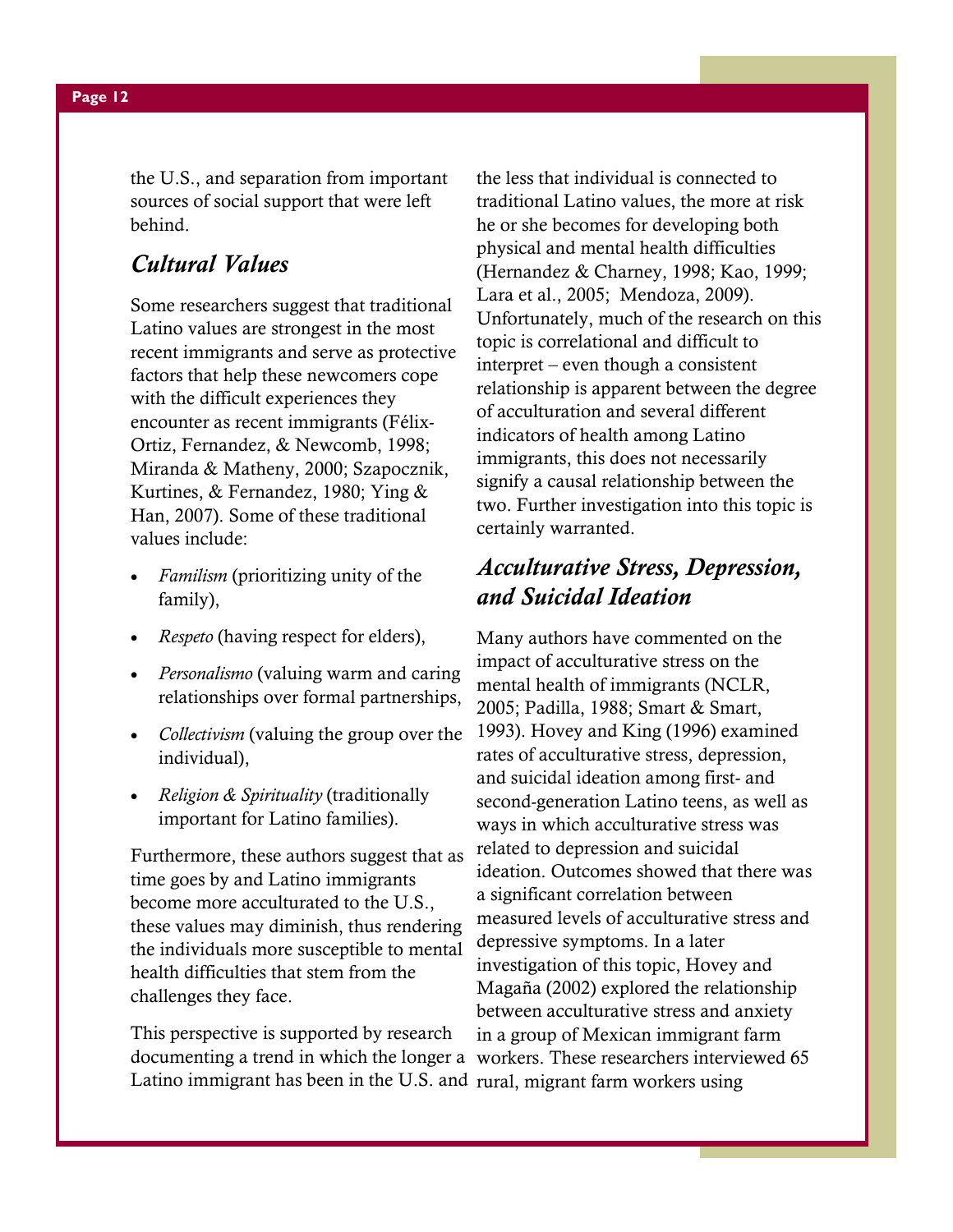standardized assessments to measure participants' levels of acculturative stress, social support, education, income level, self-esteem, and anxiety (as well as several higher rates of suicidal behavior among other constructs). Results demonstrated that acculturative stress was the strongest and most significant predictor of general anxiety ( $p < .005$ ).

In a similar study (Finch & Vega, 2003), researchers investigated the relationships between acculturative stress, social support, and self-reported health. This study incorporated over 3000 individuals living in the U.S. who identified themselves as first- or second-generation Latino immigrants. Results suggested that a high percentage of respondents experienced significant stress related to their legal status, language abilities, and the various forms of discrimination they experienced in the U.S. Furthermore, a correlation was found between these forms of acculturative stress, worry about deportation, and self-reported health difficulties.

#### Suicidal Behaviors

Canino and Roberts (2001) conducted a meta-analysis reviewing research related to suicidal behaviors among Latino adolescents and concluded that Latino immigrant students were more at risk for suicidal behavior than either their European-American or African-American peers. These authors also suggested that acculturative stress – specifically stress stemming from cultural conflicts with family members, experiences of

discrimination, few life opportunities, and lack of familiarity with the dominant language – contributed to significantly Latino adolescents.

More recent data from the CDC (2008) aligned with Canino and Roberts' 2001 findings, showing that Latino youth were more likely to engage in suicidal behavior and to complete suicide than either Black or non-Hispanic White youth.

## Suicidal Behavior in Latino Youth

Compared to other youth, Latino youth have some of the highest rates of suicide in the country -- they are more likely to engage in suicidal ideation, attempt suicide, and complete suicide than are their Black or non-Hispanic White peers.

Suicide is the third leading cause of death among Latino adolescents and young adults.

(Carr, 2004)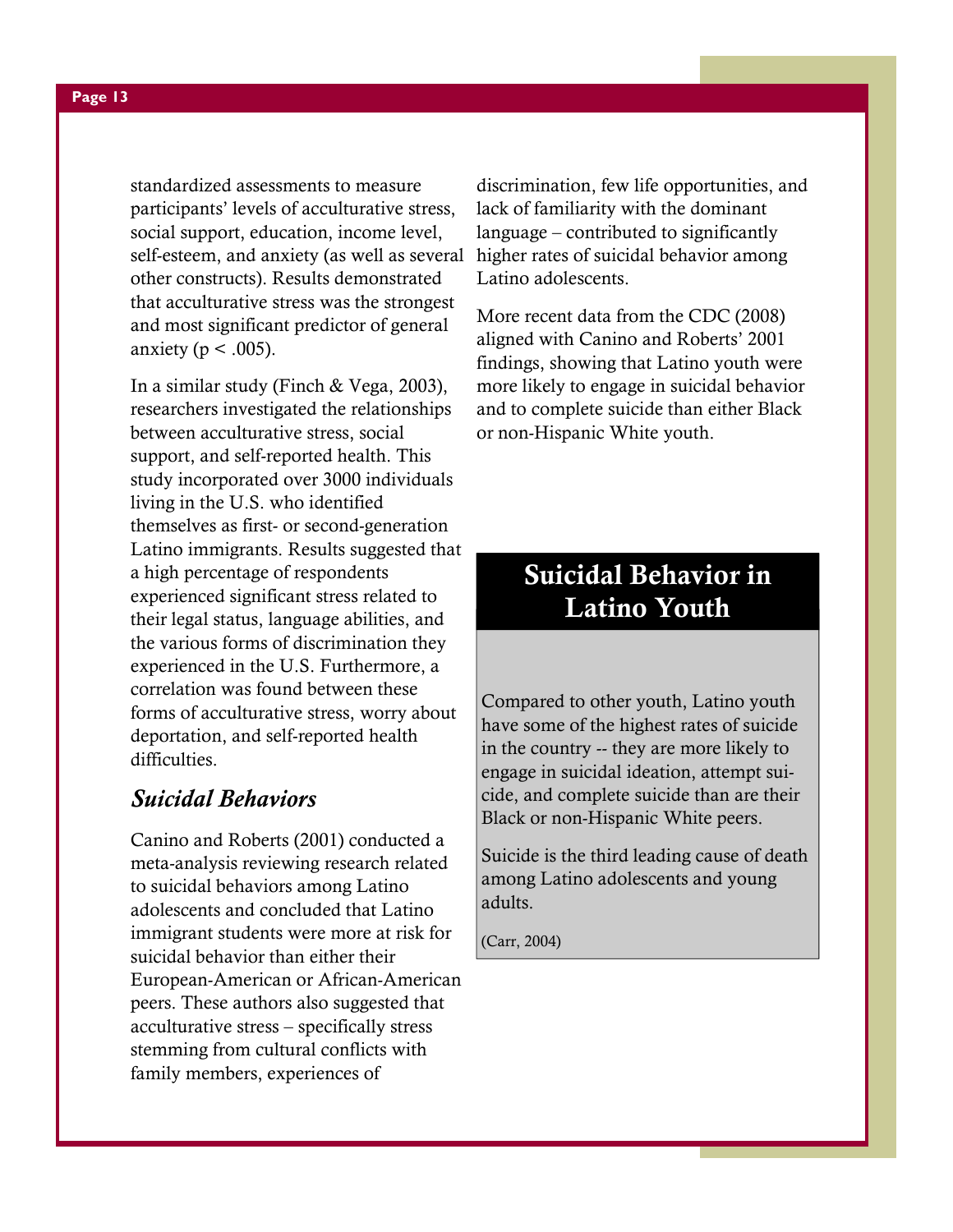# CBT with Latinos and Latino Immigrants

### CBT as an EBP

Within the past two decades, significant advances have been made in the treatment of a number of mental health difficulties common in children and adolescents, such as anxiety, conduct problems, and depression. Currently there are numerous Evidence-Based Practices that have been evaluated in randomized controlled trials and have been endorsed by the U.S. Department of Health and Human Services (information about these programs may be found on the following website: http:// www.nrepp.samhsa.gov/). The American Psychological Association has also adopted a policy statement in which it highlights Evidence-Based Practice (EBP) as a preferred approach to psychological treatment.

The vast majority of research on effective treatments for mental health difficulties in youth has pointed to cognitive-behavioral therapy (CBT) as the most effective form of treatment. As a form of EBP, CBT has been recommended by the American Psychiatric Association for many psychological symptoms and disorders.

### Success of CBT

Results from randomized clinical trials have demonstrated that CBT can lead to significant reductions in symptoms of

• Depression (e.g., Beck et al., 1979;

## Components of CBT

- Psycho-education.
- Self-monitoring of thoughts, moods, and activities.
- Coping skills such as relaxation techniques and support-seeking behaviors.
- Exposure, either imagined or in-vivo (when appropriate).
- Self-regulation and/or problemsolving.
- Cognitive restructuring to repair irrational or illogical thinking
- Parent education and training when treating children.

(Carr, 2004)

Kazdin & Weisz, 1998; Lewinsohn et al., 1996);

- Anxiety (Cohen et al., 2007; Kendall et al., 2000);
- Aggression (Lochman, 1992; Lochman et al., 2000), among others.

Cognitive-behavioral programs for parents of conduct disordered children and adolescents, such as Parent Child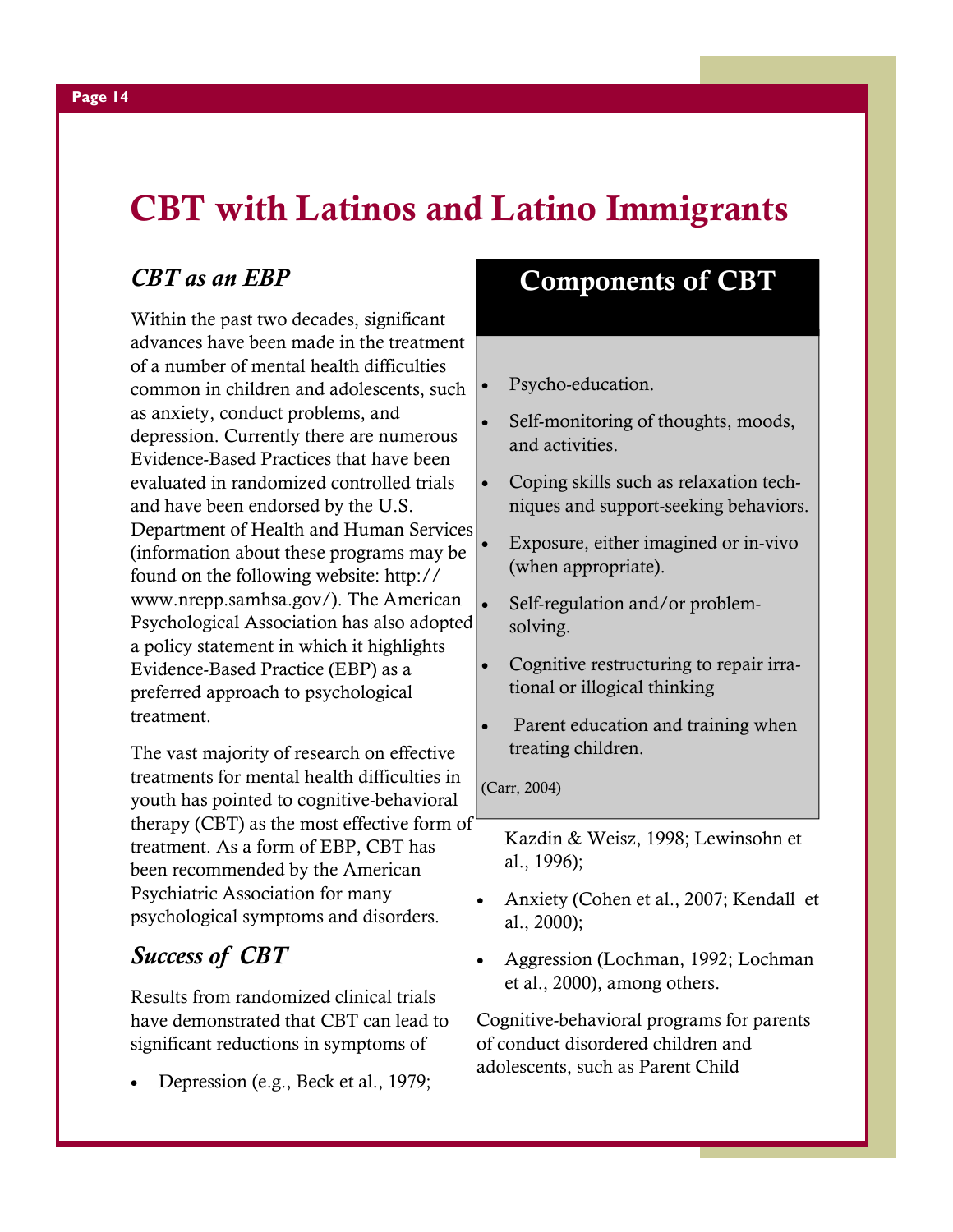Interactive Therapy (PCIT) and The Positive Parenting Program (PPP) have also demonstrated consistently good outcomes (Thomas & Zimmer-Gembeck, 2007).

### CBT for Latinos

Unfortunately, despite the many published studies demonstrating the efficacy of cognitive behavioral treatments for a wide variety of disorders in youth, evidence of the utility of these interventions for Latino youth (both immigrant and native-born) is very limited (De Arellano et al., 2005). Presently, several important questions remain:

- Are existing evidence-based treatments effective for Latino clients?
- Do cultural accommodations improve treatment effects when added to existing evidence-based practices?
- If cultural adaptations are an important aspect of treating Latino clients, what are those accommodations and how may they be operationalized to be replicable?

Research to answer these questions is limited and has yielded conflicting findings.

### Efficacy of EBPs with Minorities

A recent meta-analysis by Huey and Polo (2008) thoughtfully examines these questions as they apply to ethnic minority groups in general (as opposed to considering Latinos specifically). These

authors conclude that EBPs have indeed been shown to be efficacious with minority youth for a number of emotional and behavioral disorders and that ethnicity is not typically a strong moderator of treatment effects. They also point out that the "cultural responsiveness" of a treatment has not been shown through rigorous study to be related to improved outcomes for clients.

## Cultural Responsiveness

The tailoring of services for specific cultural groups. Cultural Responsiveness can include surface adaptations, such as client-therapist matching or use of culturally relevant terminology, as well as more complex adaptations, such as the use of culturally based communication styles or treatment coordination with traditional healers.

Huey and Polo go on to suggest that adapting existing EBPs to be culturally relevant may in fact inadvertently render the treatments less effective, particularly if key components are altered or left out.

The following sections highlight key findings about the efficacy of EBPs for Latino clients, organized by type of presenting mental health difficulty.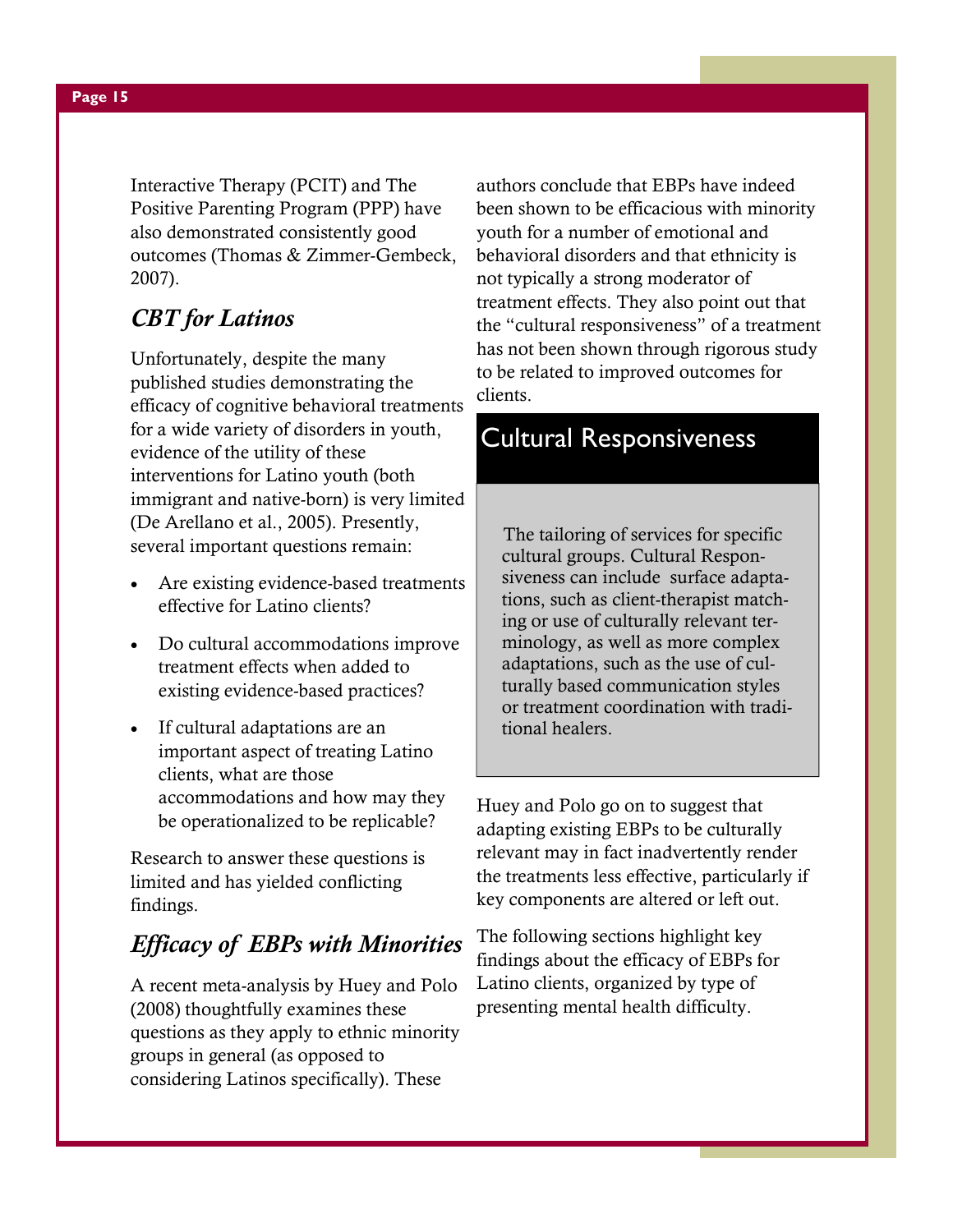## Post Traumatic Stress **Disorders**

#### Violence and Trauma Exposure

Recently, the National Child Traumatic Stress Network (NCTSN) released a report summarizing data collected at over 25 mental health centers nationwide based on their work treating nearly 1400 children and adolescents (NCTSN, 2005). A specific aim of the data collection effort was to identify rates of exposure to violence across several different subsets of the sample. Data showed that there were significant differences between groups in the rates at which they experienced traumatic events  $(p < .01)$ , with Latino youth being more likely than other ethnic and racial groups to have experienced community violence. Latino youth reported having witnessed community violence or domestic violence at a rate almost three times more often than non-Hispanic White youth. Results of a pilot study in the Los Angeles School District (Jaycox et al., 2002) showed that 80% of middle school aged students reported witnessing a violent event in the previous year and more than 60% reported witnessing a lifethreatening violent event in the previous year.

One impact of the high rates of violence exposure experienced by Latino youth is that these youth also have disproportionately high rates of PTSD. Numerous studies have documented rates of PTSD approaching 70% of youth living in poor, urban settings where exposure to community violence is frequent (Berman et al., 1996; Fitzpatrick and Boldizar, 1993). Jaycox et al. (2002) reported their finding that more than one third of middle school aged students in their immigrant Latino sample met clinical criteria for PTSD.

#### Effective Programs

Fortunately, trauma-related disorders have responded well to a number of cognitive behavioral treatments in clinical studies. Trauma-Focused CBT (Deblinger & Heflin, 1996; Cohen, Manarino, & Deblinger, 2006) is perhaps one of the most well studied and widely implemented programs for PTSD in youth and has demonstrated effectiveness with children from a variety of backgrounds and cultures, including Latinos. Another program, the Cognitive Behavioral Intervention for Trauma in Schools (CBITS; Jaycox et al., 2002) has been implemented with samples consisting of almost entirely Latino youth and has demonstrated consistently good outcomes. A revision of the CBITS program has also recently been tested and released: SSET or, Support for Students Exposed to Trauma (Jaycox, Langley, & Dean, 2009) and has shown promising results in its ability to reduce symptoms of PTSD among schoolaged youth when delivered by teachers, social workers, and other school personnel.

Unfortunately, though many manualized programs designed to treat PTSD-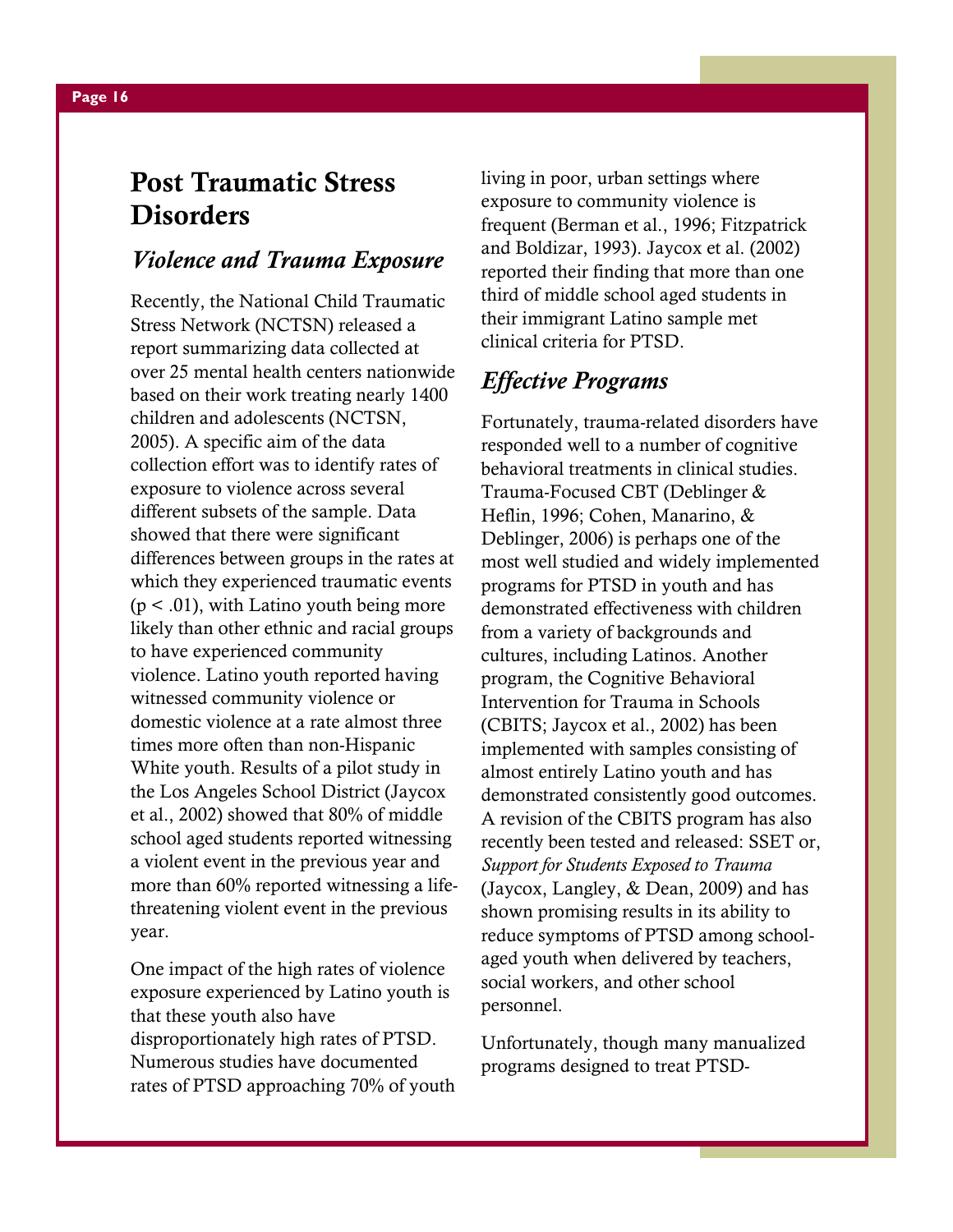affected youth highlight the importance of cultural competency when delivering treatment components with minority clients, few describe specific ways in which the programs should be modified or for Latino youth in particular.

### Internalizing Disorders

#### Effective Programs

Depression is one of the most common mental health difficulties experienced by children and adolescents; and Latinos and Latino immigrants in particular have been shown to be at high risk for Depression, Dysthymia, and other internalizing mood disorders. According to the Youth Risk Behavior Surveillance study, self-reported rates of having felt sad or hopeless almost every day for two or more weeks was higher among Latino  $(36.2\%)$  than White  $(25.8\%)$  or Black (28.4%) students (Culture and Trauma Special Report The National Child Traumatic Stress Network 2006; Eaton et al., 2006).

Fortunately, CBT has been found to be effective for both depressive and anxietyrelated disorders and has the broadest evidence base for the treatment of adolescent depression (Jungbluth, 2009; Kennard 2009; Weisz et al., 2009). CBT for depressive disorders focuses on the relationship between thoughts, emotions, and behaviors; and also on identifying and weakening triggers that perpetuate maladaptive coping. Interpersonal Therapy (IPT) is also a well-known,

research-based intervention for depression. IPT examines the interpersonal events (conflicts, relationships) that appear to be most salient in the maintenance of a depressive episode (Frank et al., 1990). In an examination of evidence-based psychosocial treatment outcome studies for depressed youth conducted since 1998, CBT and IPT for adolescents were both found to have well established efficacy (Kaslow & Thompson, 1998; SAMHSA, 2009). Additionally, the CBT based specific programs Self-Control Therapy and Coping with Depression (Lewinsohn et al., 1990, 1996; Stark et al., 1991) were found to be Probably Efficacious by the American Psychological Association (David-Ferdon and Kaslow, 2008).

Two other reviews of specific psychotherapies for childhood or adolescent depression found that no one type of CBT for children has proven more efficacious than others (Curry, 2001; Sherrill and Kovacs, 2002). The most effective CBT programs seem to involve long-term rather than short-term care, as shown in the Treatment for Adolescents With Depression Study (TADS) which evaluated the effectiveness of Fluoxetine, CBT, and their combination in adolescents with major depressive disorder. Authors of this study reported that the longer treatment groups of 12 to 18 weeks demonstrated persistent benefits after a year of naturalistic follow-up (March et al., 2009).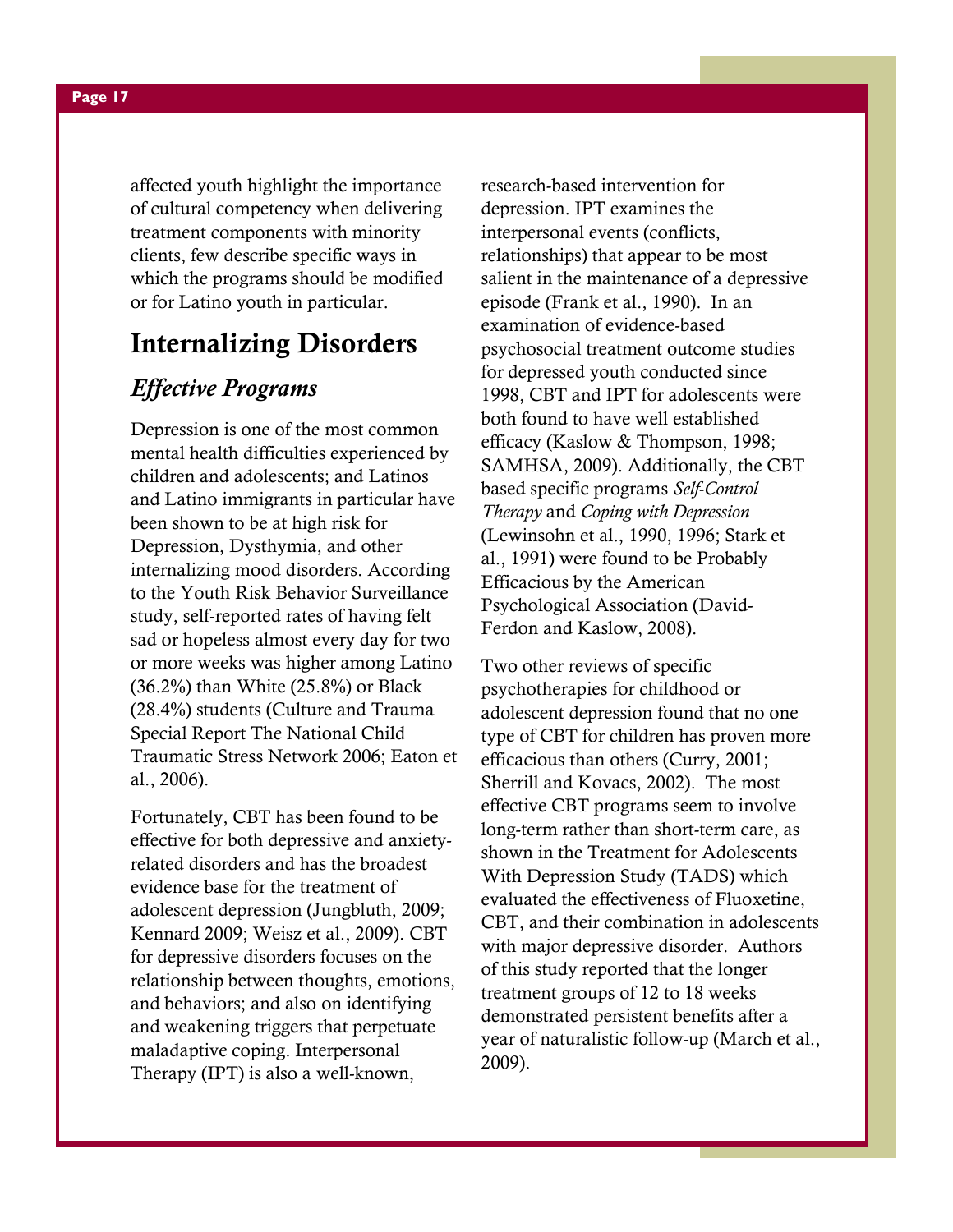#### Latino Specific Programs

Rosselló and Bernal (1999) implemented a study in which a sample of depressed Latino teenagers living in Puerto Rico were randomly assigned either to CBT, IPT, or a wait-list control. Results demonstrated that when the treatments were modified so as to include culturally relevant components and to be sensitive to values and ideas that were dominant in the participants' culture, CBT could be an effective treatment approach and resulted in diminished symptoms of depression. Rosselló, Bernal, and Rivera-Medina have in press a follow-up to this study, in which approximately 100 Latino adolescents were randomly assigned to one of four different culturally modified treatment approaches designed to address symptoms of depression (individual or group CBT or IPT). Again, results suggest that CBT was not only an effective treatment for these adolescents, but also that it was more effective than other forms of therapy.

Pina et al. (2004) examined data collected in two previous studies (Silverman et al., 1999a; 1999b) looking at treatments for anxiety-related problems that had each incorporated a moderate proportion of Latino youth (36% and 47%, respectively) but that did not specifically tailor treatment to be culturally relevant. Results of the study showed not only that Latino and Caucasian youth responded similarly to the interventions, but also that both groups demonstrated significant

improvement from pre- to postintervention assessment, suggesting that cultural adaptations were not essential to treatment effect.

## Externalizing Disorders

#### Effective Programs

A number of programs have been shown to be effective for reducing conduct problems among children and adolescents. The majority of these are programs that provide education, training, and support to parents and caregivers to help them manage their children's behavior more effectively. Some of the most well studied include

- Parent Child Interactive Therapy (PCIT; Eyberg, 1988),
- The Positive Parenting Program (PPP; Sanders, 1992),
- The Incredible Years (IY; Webster Stratton, 1992),
- The Anger Coping and Coping Power programs by Lochman et al. (1984, 1992, & 1993).

Multisystemic Therapy is not a program per se, but rather a model for treatment delivery specifically designed to help reduce antisocial behavior among juvenile offenders. This approach to the treatment of conduct problems has strong empirical support (Timmons-Mitchell, Bender, Kishna, & Mitchell, 2006). Part of the success of MST relies on the fact that the delivery model requires the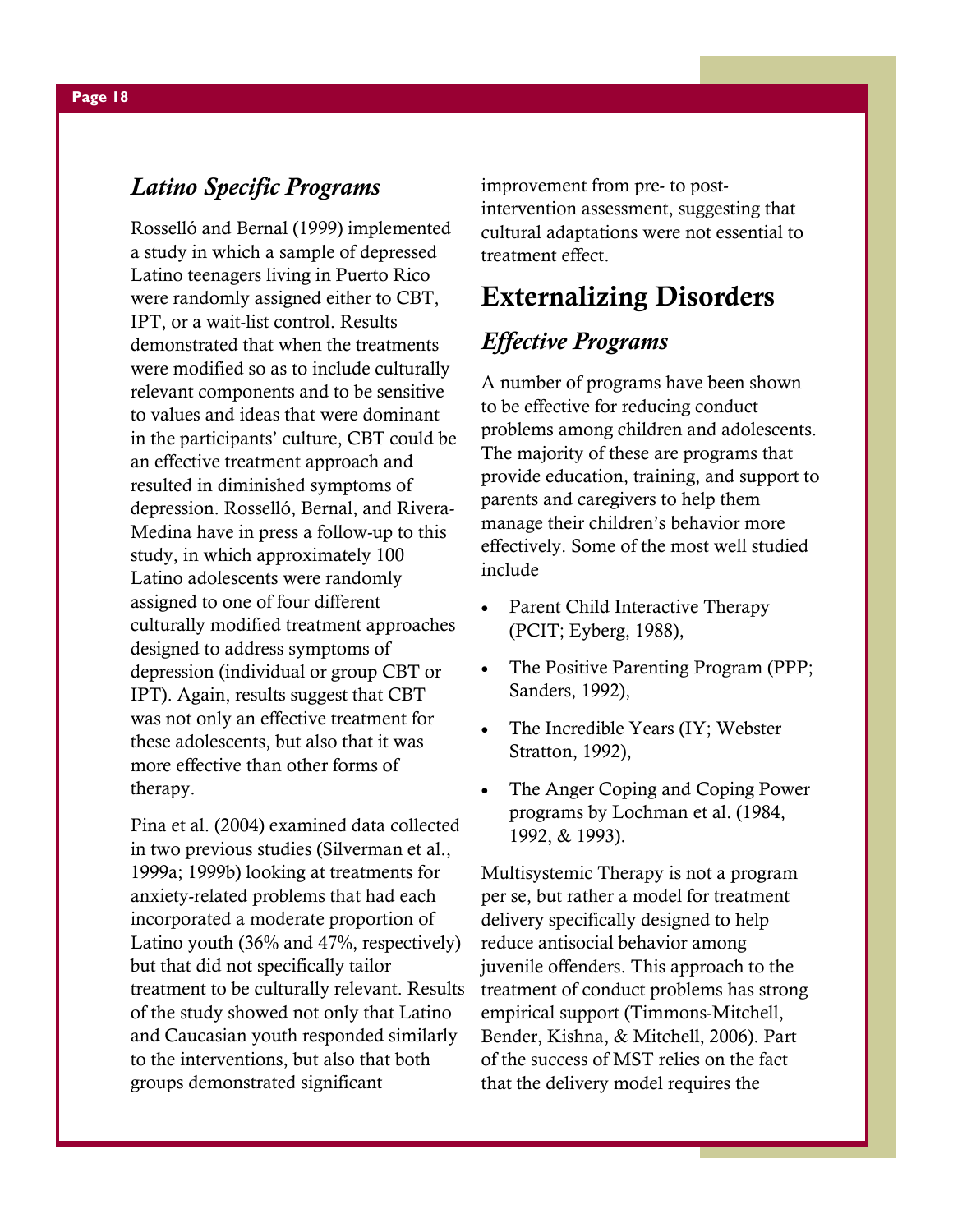utilization of EBPs as sub-components of treatment (see Henggeler's publications dating from 1992 to 1998 for specific study outcomes).

#### Latino Specific Programs

Few treatments for externalizing disorders have been evaluated specifically for Latino clients (let alone Latino immigrant clients in particular) although some have been studied using samples with substantial Latino youth (e.g., The Incredible Years; Reid, Webster-Stratton, & Beauchaine, 2001). Evaluations of PCIT specifically with Latino families (Puerto Rican) suggest that PCIT is effective with this population; and while a cultural adaptation for Latino families is being developed, it has not yet been rigorously tested (Matos, Torres, Santiago, Jurado, & Rodriguez, 2006).

One treatment for conduct disorders that was designed specifically for Latino clients is Brief Strategic Family Therapy (BSFT: Szapocznik, Hervis, & Schwartz, 2003). Szapocznik and colleagues have tested a number of variants of this program, one in particular called Family Bicultural Effectiveness Training (1984, 1986, 1989) designed to help families navigate the unique challenges stemming from biculturalism and the acculturation process. Trials of this program have shown it to be effective at improving family functioning and decreasing youth behavior problems, when evaluated using parent self-report. However, as noted by

Huey and Polo (2008), of three controlled studies examining the efficacy of BSFT, only two have shown clinical significance of the program.

#### Cultural Factors

In their book, Working With Parents of Noncompliant Children (Shriver & Allen, 2008), clinicians are advised that it is essential to consider cultural factors when supporting Latino families, and urge the consideration of traditional Latino values such as

- interdependence,
- machismo and marianismo (the relative strengths of men and women),
- respeto (respect for elders),
- familismo (respect for the family),
- dislike for competition and confrontation.

The authors comment that a central way to ensure the delivery of quality services is to adopt culturally sensitive parent training techniques (pg. 139) and then they go on to outline specific values common to a number of ethnic and cultural groups. Regrettably, little research has examined these topics in controlled trials, and therefore it is unknown whether or not they actually improve clinical outcomes.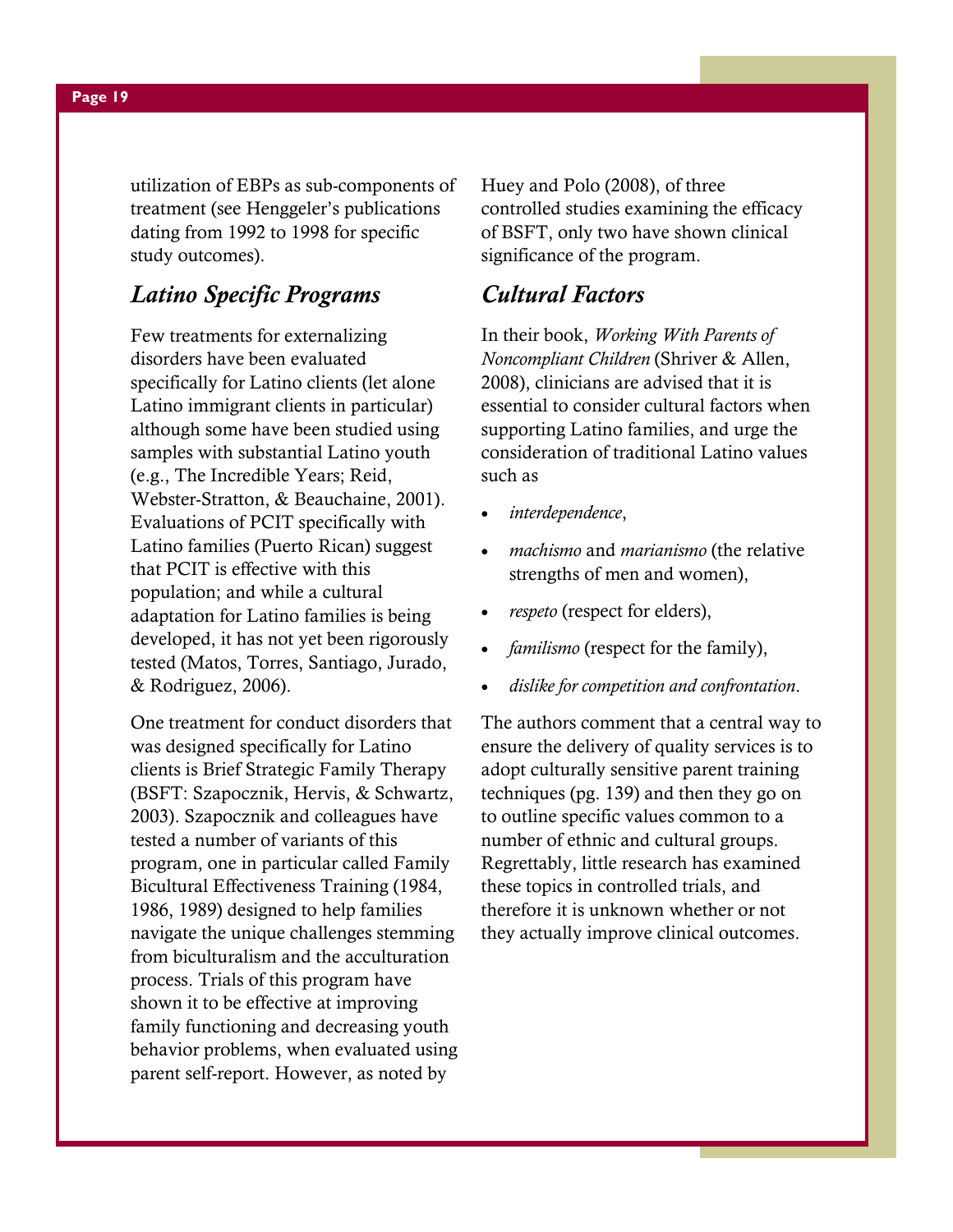## **Delinquency and Substance** programs for delinquency found no Abuse

#### Effective Programs

A number of programs designed to prevent or reduce delinquency and substance use and abuse among adolescents have demonstrated efficacy in recent years, including:

- Multidimensional Family Therapy (MDFT; Liddle et al., 2001),
- Multisystemic Therapy (MST; Henggeler, 1992),
- Family Integrated Transitions (FIT; Aos, 2004; Trupin & Stewart, 2000),
- Family Functional Therapy (Alexander, Pugh, Parsons, Sexton, 2000),
- Aggression Replacement Training (Goldstein, Glick, Reiner, Zimmerman, Coultry, 1987).

### Latino Specific Studies and Programs

While some of these interventions have had materials translated into Spanish, few have had substantive Latino youth represented in clinical trials (more than ten percent of the study sample) or have developed Latino-specific adaptations. The evaluation study completed for FIT had a Latino sample comprising 12.5% of the study population. However, a metaanalysis of all types of intervention

significant differences in effectiveness for minority verus non-minority youth (Wilson, Lipsey and Soydan, 2003).

One recent study (Marsiglia et al., 2005) examined the effect of the Keepin' it REAL program, which is a school-based substance use prevention program, with a sample of nearly 3500 Mexican and Mexican-American youth in 35 different Arizona public schools. The study involved randomly assigning participants to four conditions – a Mexican-American, a Euro/African-American, or a Multicultural version of the program, or a control group. While researchers expected that the effect of the program would be strongest for the youth who had received the Mexican-American version of the program, no differences were found among the three versions (although treatment overall was found to be associated with better substance-use outcomes than the control group).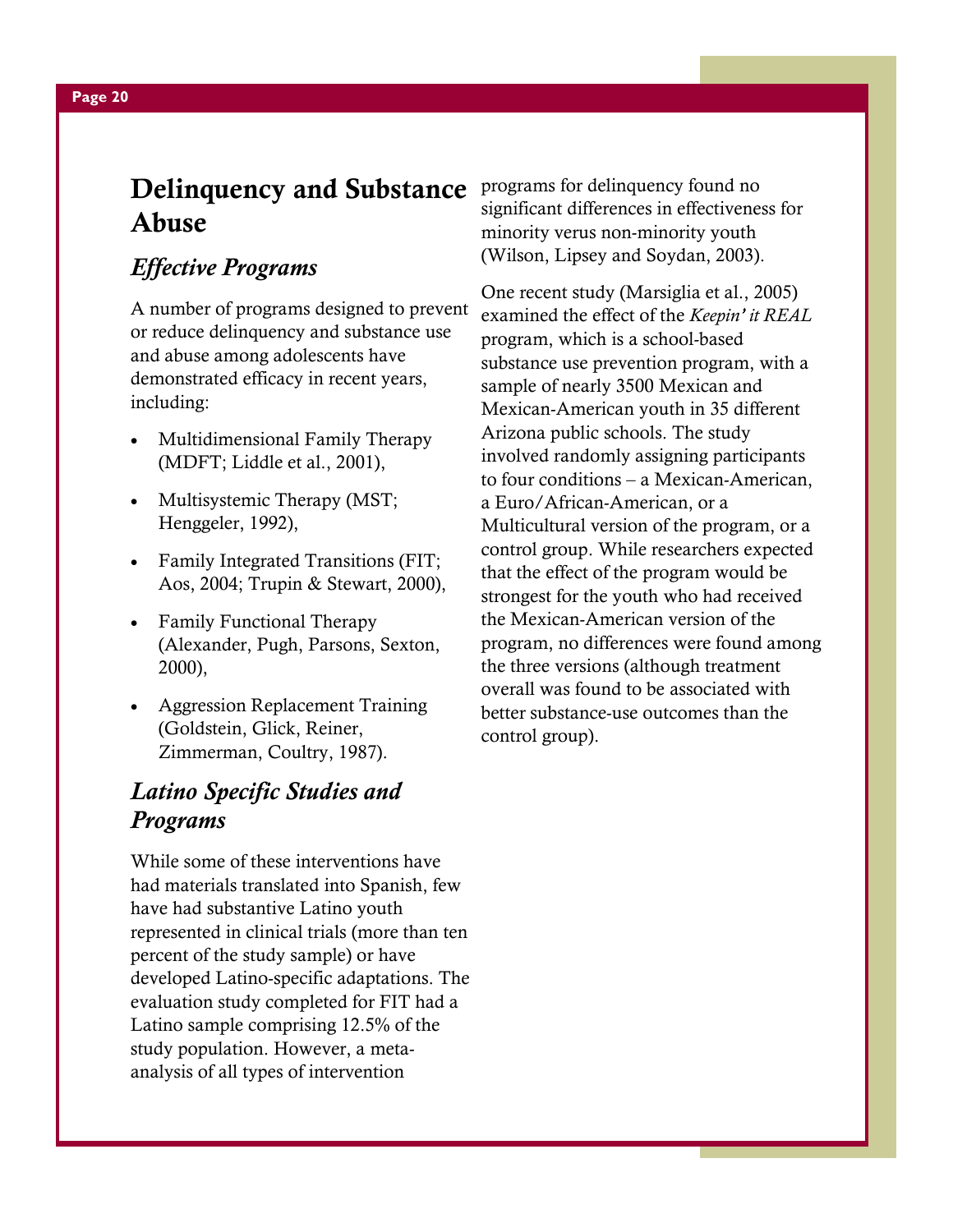## The Need for Cultural Competency

As evidenced by the wide range of outcomes observed in treatment studies with Latino youth, questions about best practice with Latino youth and families remain largely unanswered.

A growing proportion of the research seems to suggest, as noted by Huey and Polo's comprehensive meta-analysis, that the most likely answer to the question, "Do EBPs work for ethnic and cultural minorities?" is yes. However, questions about whether or not cultural adaptations improve outcomes and if so, what those adaptations might be are more difficult to answer.

Even more complicated are questions about whether such adaptations should be implemented, regardless of their direct effect on outcomes.

Many believe that the cultural tailoring of any treatment approach is essential when working with minority clients. For example, the American Psychological Association advises all clinicians to "recognize ethnicity and culture as significant parameters in understanding psychological processes (APA, 1990)" and to seek out opportunities to learn about the cultural backgrounds of their clients so as to be able to serve them more effectively. The National Child Traumatic Stress Network states that "cultural competency needs to be a priority (Culture and Trauma Brief, pg. 5)" and urges practitioners to

## Cultural Competency **Defined**

- "It is the ability to recognize and understand the dynamic interplay between the heritage and adaptation dimensions of culture in shaping human behavior;
- It is the ability to use the knowledge acquired about an individual's heritage and adaptational challenges to maximize the effectiveness of assessment, diagnosis, and treatment: and
- It is internalization of this process of recognition, acquisition, and use of cultural dynamics so that it can be routinely applied to diverse groups."

(Whaley and Davis, 2007)

consider culture and acculturation when working with Latino clients. One of the main points made in favor of this perspective is simply that the demographics of the United States are so diverse that in order to respond to the needs of the population, clinicians must be culturally competent (pg. 565).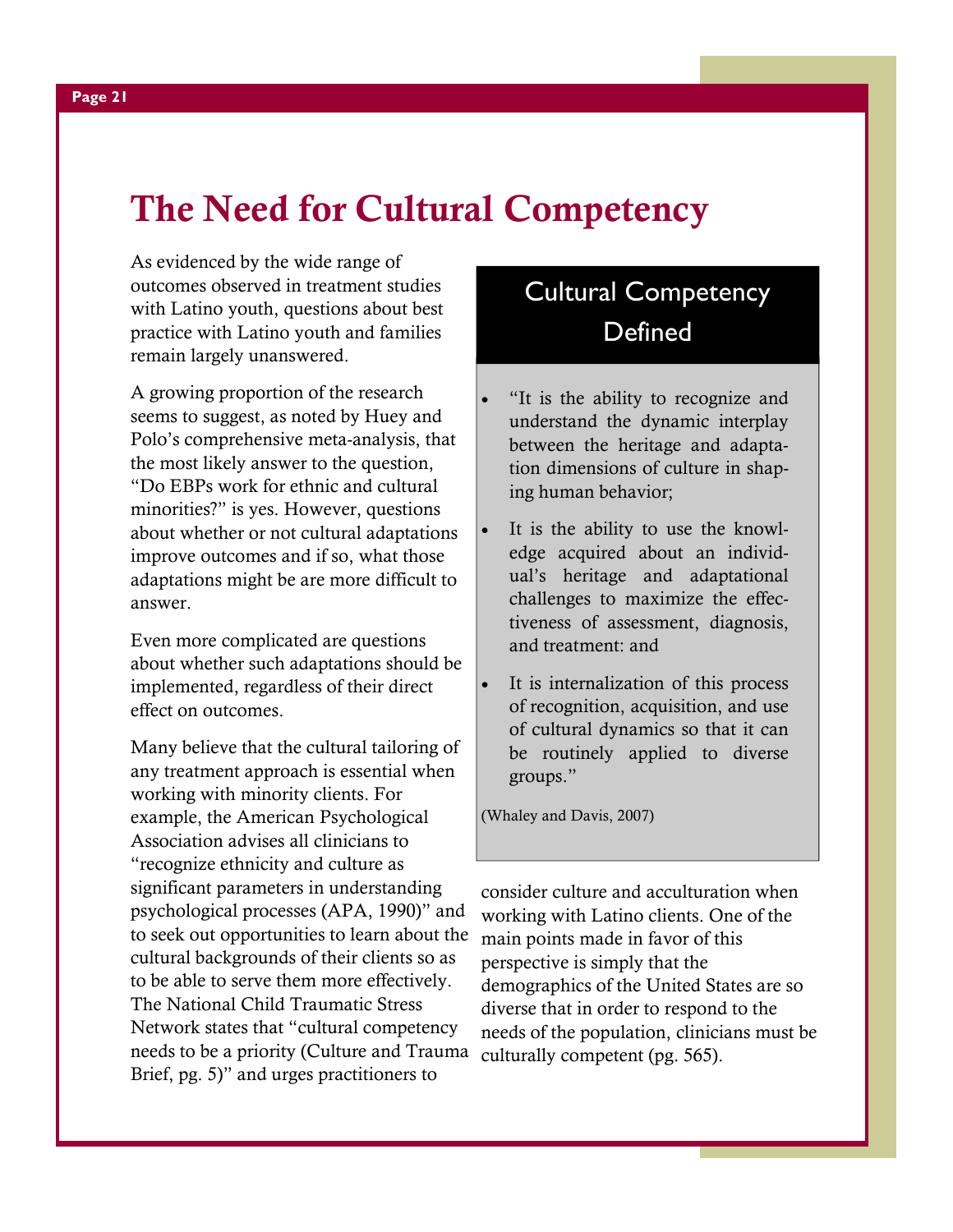Some studies demonstrate the effectiveness of un-modified EBPs delivered in their original formats to Latino clients, while other studies suggest that cultural modifications and adaptations can lead to better outcomes for minority clients.

One recent publication by Whaley and Davis (2007) summarizes the main arguments that persist in favor of encouraging cultural competence in mental heath treatment despite emerging research suggesting that such specific attention to culture and ethnicity may be unnecessary. These arguments are highlighted below:

#### Increasing Engagement

A common argument for culturally focused adaptations appeals to the welldocumented disparity in access to mental health care across cultural lines, with minority groups both over- and underutilizing services (Latinos typically receiving less care than other groups). This is a particularly compelling rationale, as underutilization of psychological services has been linked to poor long-term outcomes at both the individual and community levels and it has been suggested that cultural adaptations are one central way to reduce disparities in access to and usage of mental health care. One researcher, Mary McKay, has written extensively about the challenges of

engaging clients of color in treatment, particularly parents of children and youth referred for services in urban settings (e.g., McKay et al., 1996). McKay has demonstrated that a set of adaptations to service delivery (which may be viewed as culturally based) can dramatically increase parental participation in treatment.

Furthermore, one hypothesis stemming from outcomes of McKay's work suggests that the means by which parental engagement may be increased is by attending to and responding to cultural factors, such as parents' levels of comfort with the clinical setting, their trust in the value of treatment, their perceptions of racism within the treatment center, their own beliefs about mental health care in general, and the community stigma against receiving such care (McKay & Bannon, 2004; Rodriguez, McKay, & Bannon, 2008). McKay has demonstrated in clinical trials that by addressing these barriers to service, parent engagement, and therefore youth engagement, increases and outcomes are improved.

In line with McKay's perspective, Whaley and Davis (2007) point out that when working with clients for whom engagement is not a problem, the clientclinician relationship may be of only minimal importance and what matters most may be the critical ingredients of the treatment protocol. However, when motivation to engage is low, the clientclinician relationship might become more important as it serves as an essential catalyst to participation and follow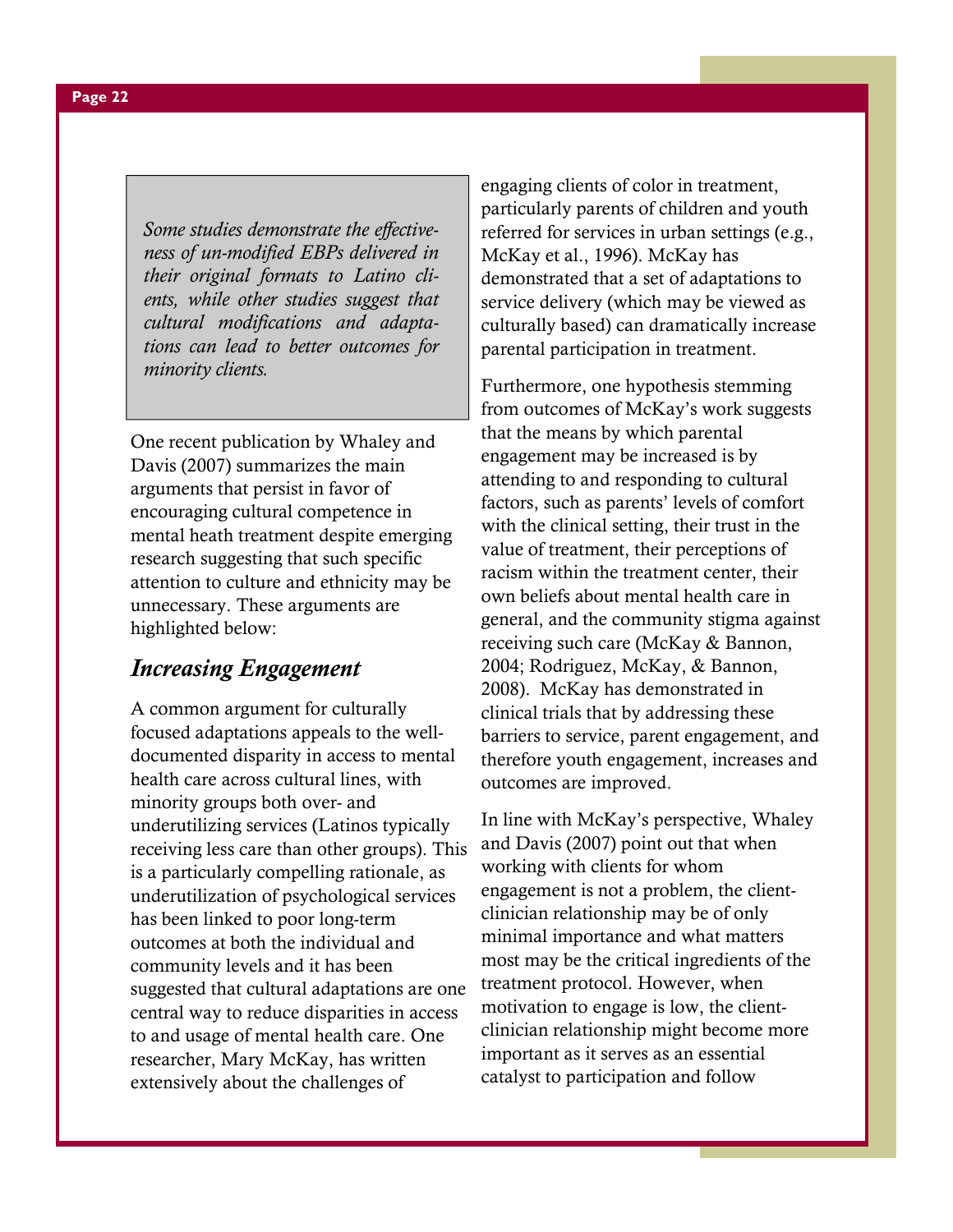through (pg. 570). If cultural adaptations and modifications lead to better rapport, then they may be warranted in these cases even if they haven't been shown to contribute directly to better treatment outcomes.

## Ethical Responsibility

"Cultural adaptations of evidencebased practices are necessary for treatment interventions to meet the cultural needs of families, to impact treatment engagement and treatment adherence, and to improve treatment outcomes. Current cultural modifications of evidence-based practices for Latino populations appear to be efficacious and are important in retention, consumersatisfaction, and treatment improvement (Lau, 2006; Miranda et al., 2005)" – Culture and Trauma Special Report The National Child Traumatic Stress Network

A second argument supporting the importance of cultural competency is made on moral or ethical grounds. The American Psychological Association and American Counseling Association both advise clinicians that they are responsible for their competency to treat clients from diverse backgrounds and to be familiar with best practices for the populations they serve. Both organizations have specifically

highlighted the importance of cultural competency in treatment as components of their ethical guidelines for practitioners (APA, 2002; ACA, 2005). In addition, the APA emphasizes that clinicians are expected to practice only within their area of expertise and that to practice outside an area of competence is considered an ethical violation (APA, 2002). The argument could be made that to deliver services to clients of ethnic groups with whom the clinician has little or no experience or cultural familiarity could be considered a violation of exactly this kind.

#### Inaccuracy of Contrary Data and a Lack of Clinical Trials

A third argument in favor of promoting cultural competency rests on the premise that research denying the empirical benefit of culturally based adaptations is not necessarily accurate. Inaccuracies in such studies may result from the sheer complexity of the concepts of culture, diversity and cultural competency (Sue et al. 2009). In addition, because minorities have so frequently been left out of much of the existing treatment research, it is difficult to interpret the results of efficacy studies systematically, especially in light of the ways in which community, provider, and setting factors might influence outcomes in the real-world setting.

In addition, clinical trials in which ethnicity and/or culture have been examined rigorously continue to be lacking (Santisteban, 2009). This lack of evidence for therapeutic practices with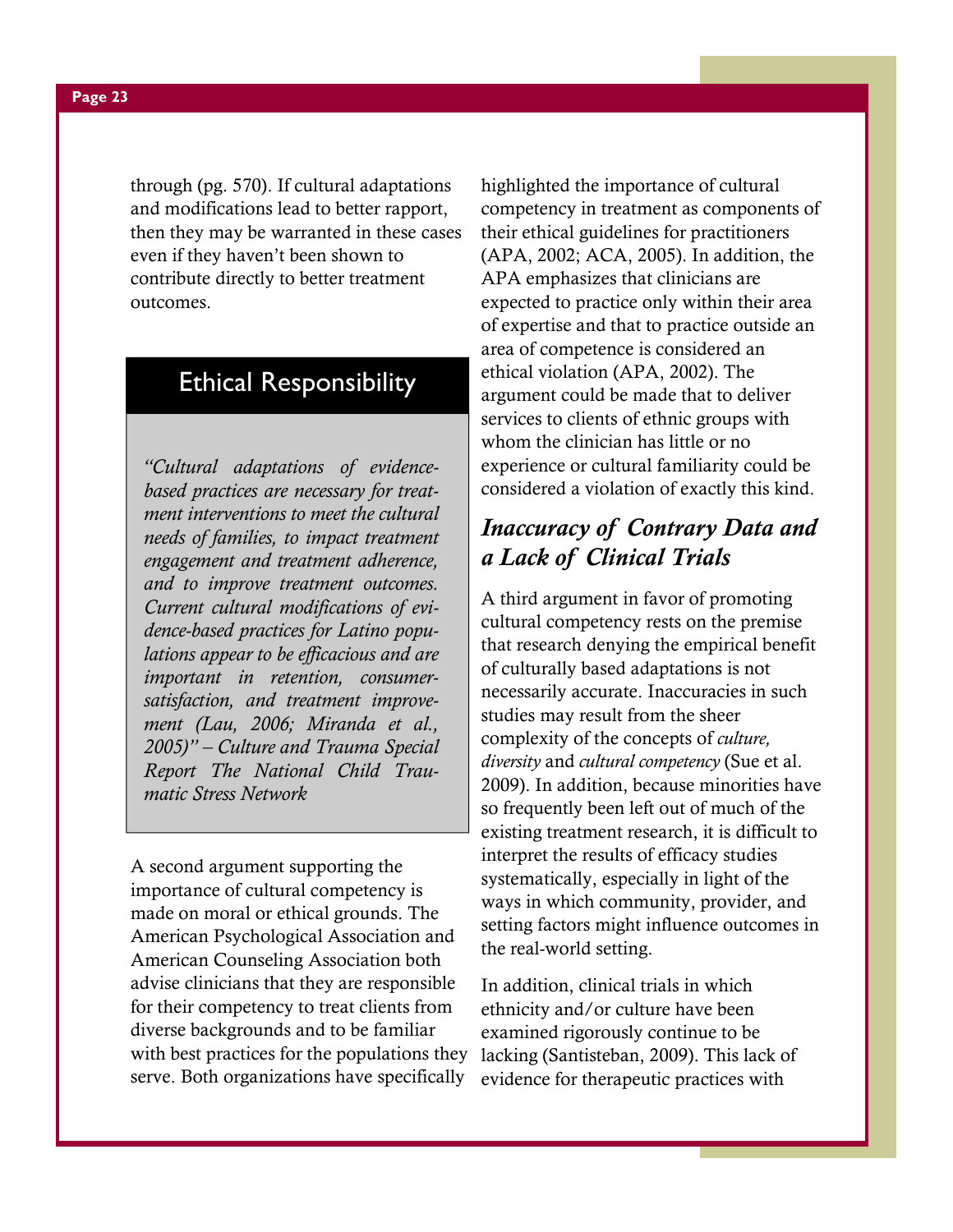minorities does not necessarily mean that such treatments are ineffective – perhaps only that they are understudied. However, in an era when reimbursement may require clinics to demonstrate that their practices are justified by research findings, the absence of a solid evidence base for therapy methods may lead to an unintended consequence of over-reliance on the one form of treatment that has consistently been shown to be effective with all populations in controlled trials, namely pharmacotherapy. While quite effective when appropriately prescribed, an overreliance on medical therapies to address mental health problems in minority clients (particularly children) is unwarranted at best and negligent at worst.

#### Personal Preference

Finally, it is interesting to note that even in cases in which culturally based adaptations are not supported empirically and in studies documenting that unmodified treatment can lead to equally beneficial outcomes for minority and nonminority clients, many people of color indicate a preference for treatments that include cultural adaptations as a component. For example, in one study (Kohn et al., 2002) over 80% of African-American women stated a preference for culturally modified CBT even though outcome results demonstrated that there were no significant differences between the modified and standard treatments. It appears that treatment may be more acceptable to minority clients, even if it

leads to equally beneficial outcomes in the end. Certainly, when working with a client of any background, steps to make treatment more comfortable should be encouraged unless they have been shown to detract from treatment benefits.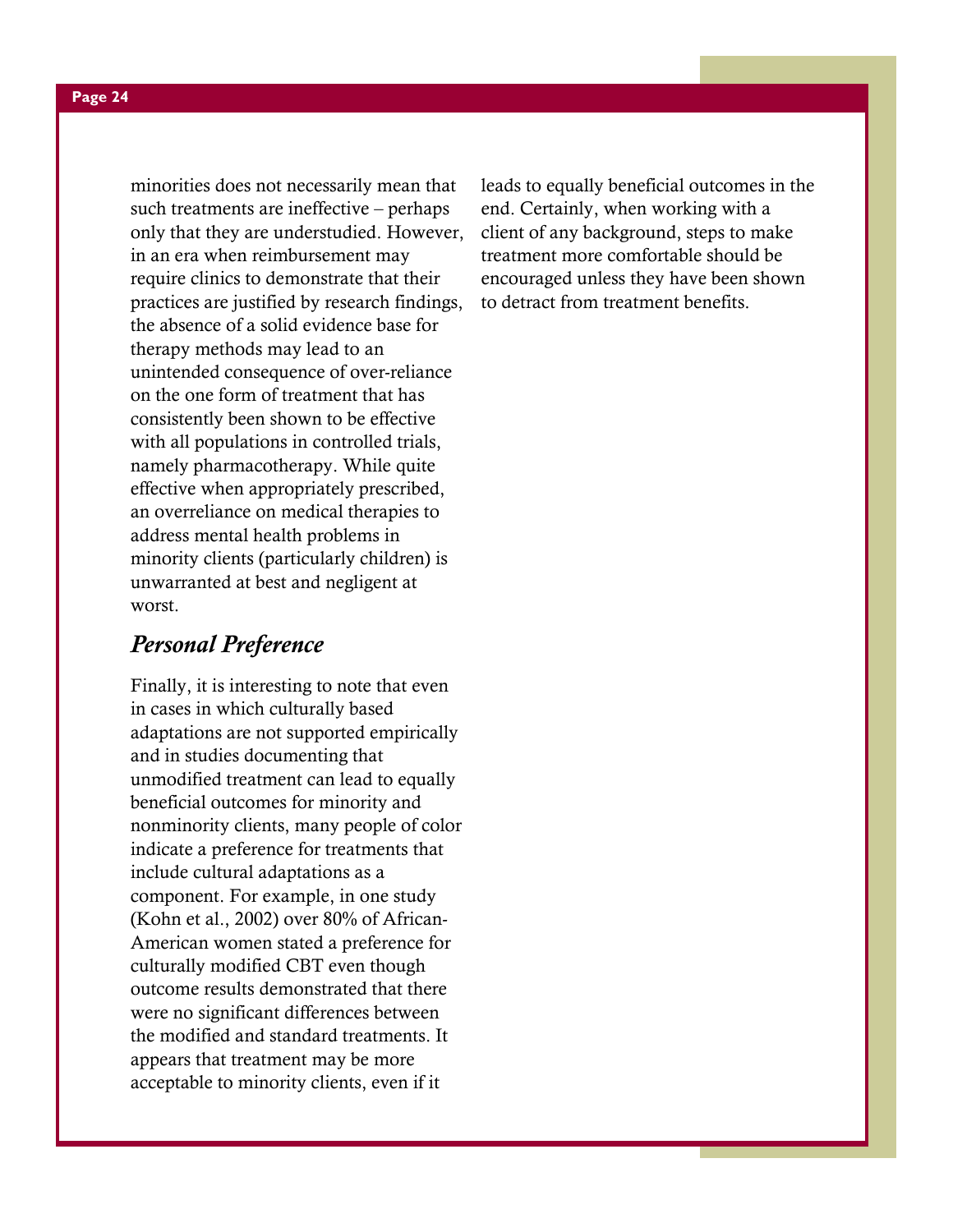# Cultural Adaptations

Despite the conflicting evidence, many clinicians prefer to make use of cultural adaptations in an effort either to

- more fully engage Latino clients,
- make treatment more comfortable or accessible for Latino clients,
- potentially bring about better outcomes for Latino clients.

For clinicians who hope to tailor their therapeutic techniques to fit their clients' cultures, an important question is, what might those adaptations or modifications look like? This question has been far less studied and only minimally documented. Therefore, even less is known about its answer than is known about whether or not the use of adaptations is warranted in the first place.

#### Barriers to Service

One approach to answering questions about what might constitute effective cultural adaptations involves looking at the identified barriers to successful treatment outcomes among Latinos and then working backwards, selecting modifications to standard treatment procedures that would most effectively respond to these particular barriers. Despite their high-risk status and significant degree of need, there is broad consensus among researchers and practitioners alike that Latino immigrant

## Common Approaches to Cultural Adaptations

- Learn about and demonstrating basic knowledge of some of the main traditionally-Latino values such as familismo, marianismo, machismo, and rispeto.
- When conducting assessment, inquire about culture, including the client's values, family structure, immigration experiences, acculturative stress, and exposure to discrimination.
- Incorporate culturally-based protective factors, such as extended family, demonstrated ability to overcome hardships, religious beliefs, etc.
- Provide psycho-education so as to help reduce the stigma against receipt of mental health care.
- Make use of culturally-based stories, sayings, and media.

(Chadwick Center, 2008; de Arellano, 2004, 2005)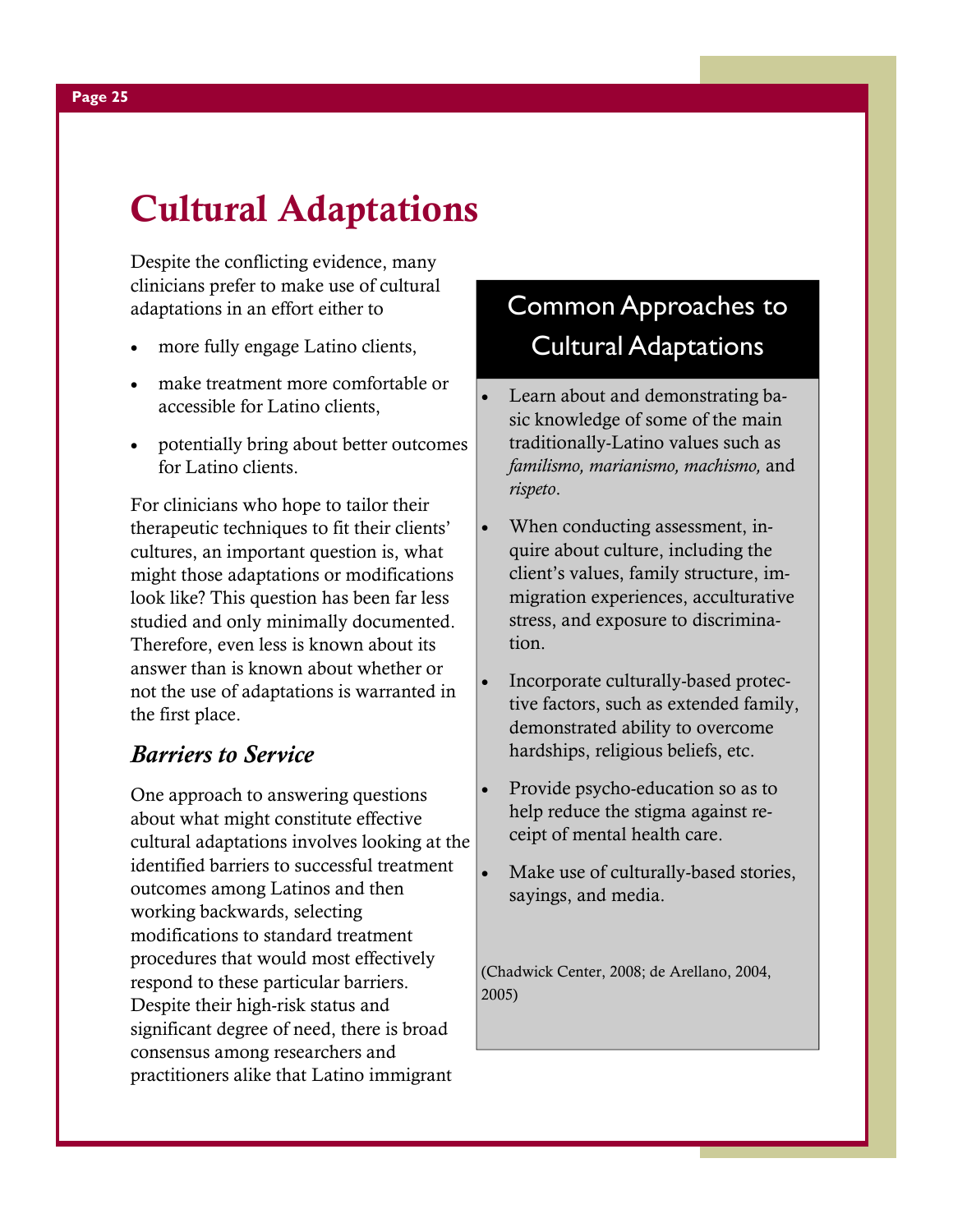youth are significantly less likely than their non-Latino, non-immigrant peers to seek or receive professional mental health care (National Institute of Mental Health, 1999; U.S. Department of Health and Human Services, 1999, 2001).

As an example of this underutilization of mental health service, data collected by the California Department of Public Health in the years between 1993 and 1998 revealed that people identifying themselves as Hispanic had the lowest mental health service utilization rates in the state (California Department of Mental Health, 2001). Furthermore, when the group of people who had been identified as Hispanic was broken down into U.S.-born and foreign-born respondents, it was found that those born in other countries utilized mental health services even less frequently. Specifically, data showed that of those who had been diagnosed with a mental health disorder, 11.9 percent of U.S.-born Mexicans had received care from a mental health specialist for treatment as compared with only 4.6 percent of immigrant Mexicans (Aguilar-Gaxiola et al., 2002). A similar study, conducted at the University of California, Los Angeles (Hough et al., 1987) found that among a group of individuals in Southern California who had been diagnosed with Major Depression, 22 percent of the non-Latino Whites but only 11 percent of the Mexican Americans had sought mental health services. A more recent study (Coker et al., 2009) showed that this discrepancy in service utilization has

## Barriers to Mental Health Services for Latinos and Latino Immigrants

- No health insurance and cannot afford the cost of treatment.
- A lack of awareness about different psychological disorders, their symptoms, and their respective treatments.
- A lack of available information about where to obtain mental health treatment.
- Difficulty obtaining transportation to treatment centers.
- A lack of availability of Spanishspeaking professionals.
- A persistent, culturally-based stigma against self-disclosure about personal hardship and the utilization of mental health care.
- A poor alignment between preferred and available methods of responding to psychological distress.
- A general perception (and possible reality) that the mental health care afforded to Spanish-speaking, immigrant minorities is frequently of poorer quality than that provided to Caucasian, non-immigrants. (Acosta et al., 2004; Lopéz, 2002; Muñoz & Mendelson, 2005; Organista, K, 1996; Sue et al, 1991, 1998, 1999; Surgeon General, 2000; Vega et al., 1998).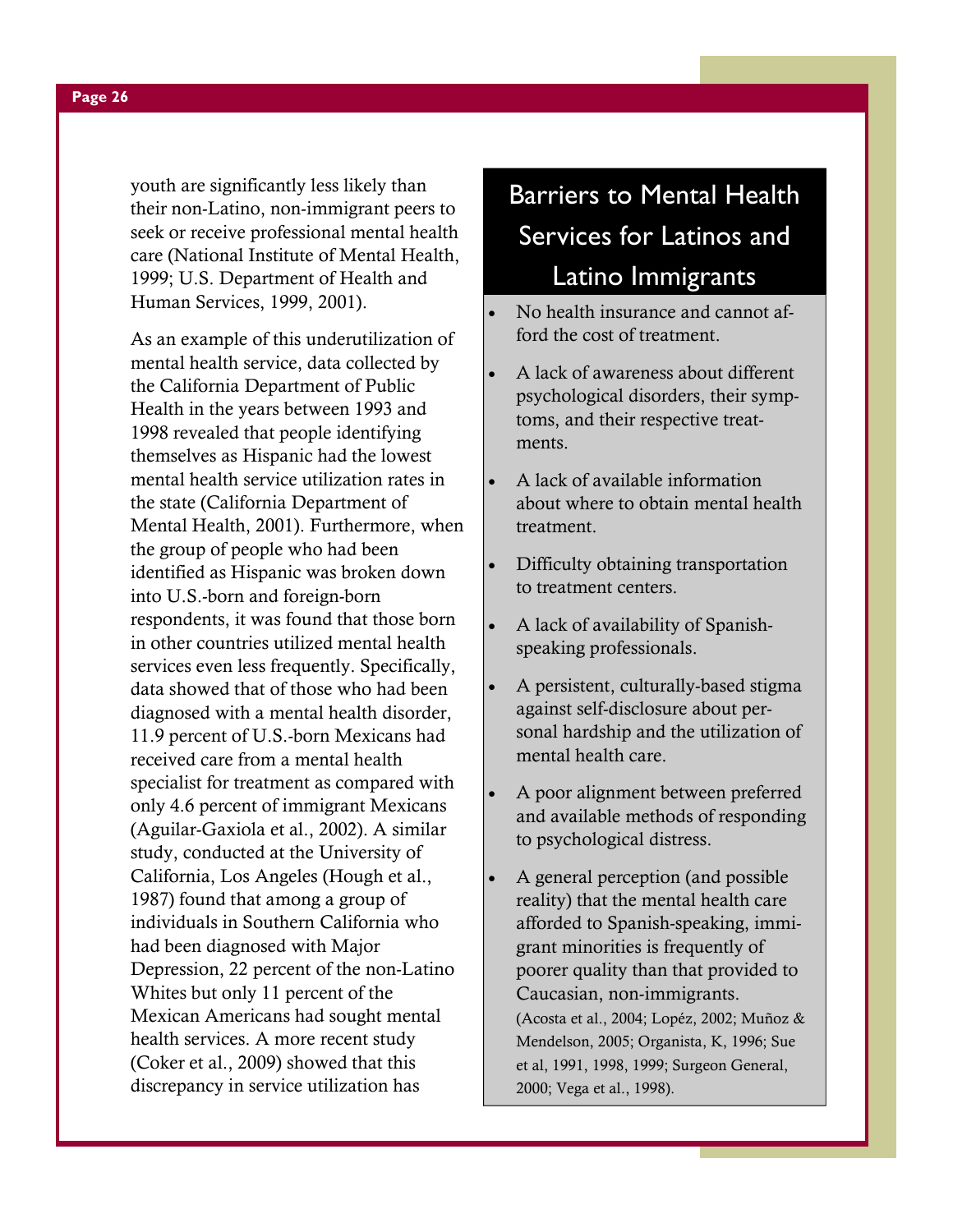remained unchanged in the past decade and also extends to children and adolescents, with Latino youth less likely than non-Hispanic Whites to utilize mental health services, even when diagnosed with a psychological disorder.

#### Addressing Barriers

Certainly some of these barriers cannot be addressed by making adaptations to standard treatment protocols (e.g., the underinsurance of Latino families), but several of them can. For example, in a community in which there is low awareness about mental health disorders and their various symptoms, clinicians can tailor their treatments to include a great deal of psycho-education and outreach. Likewise, for populations with limited knowledge about how to receive care, marketing efforts can be made to educate the community about where and how to receive care. When there is a cultural stigma against self-disclosure or when there is a pervasive belief that receipt of mental health care is a sign of weakness or major mental illness, clinicians can take the time to discuss these beliefs with clients, listen to their concerns, and help clients feel more comfortable about the care they receive. When a client has specific ideas about the type of therapy she or he wants, clinicians can take the time to listen to the ideas and build into their treatment approach components of care that are desired. Unlike an approach to cultural modification in which a clinician adheres to a list of ways to respond to Latino

clients in particular, all of these adaptations are built on communication with clients and encouragement of the open expression of their perspectives.

#### Recommendations from the Chadwick Center

The Chadwick Center published a document in 2008, entitled Adaptation Guidelines for Serving Latino Families and Children Affected by Trauma, which was co-sponsored by the National Child Traumatic Stress Network. This publication provides a clear summary of the research findings to date. It organizes recommendations into several different categories, including Assessment, the Provision of Therapy, Case Management, and Research (among others). In one section, it states, "clinicians need to be familiar with cultural values and how to engage these values in trauma treatment." Further, in another section, the manual points out that research has not yet confirmed the utility of cultural adaptations – rather, it encourages:

- "culturally sensitive" and "culturally aware" practices,
- thoughtfully displaying multicultural artwork,
- making information available in multiple languages,
- using well-trained interpreters,
- providing services in places already accessible to populations of color.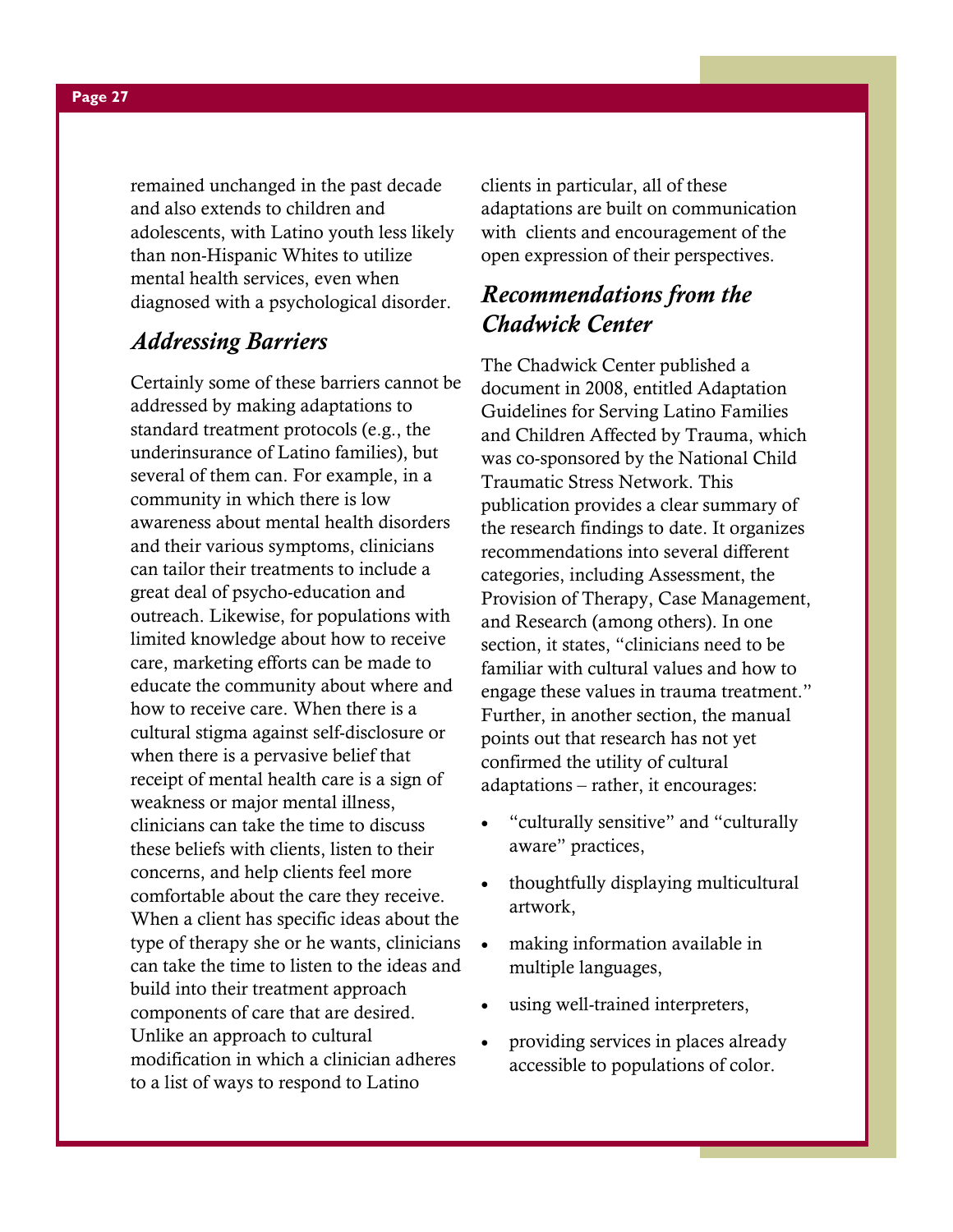Recommendations also include suggestions about how to incorporate culture into assessment practices and provide guidance on how to further research and academic goals related to cultural competency and the treatment of ethnic and cultural minorities.

#### Work of Mary McKay

Also, as mentioned previously, the research and work of Mary McKay (e.g. 1996, 2003, 2005) provides clear guidance on general engagement strategies, all of which may be utilized as part of an effort to increase treatment participation among Latino and other minority clients and families. Some of McKay's suggestions to clinicians include:

- soliciting thoughts and ideas from clients (and caregivers) about their experiences with service providers and inviting clients to discuss their concerns about or lack of confidence in the treatment process;
- ensuring that caregivers view themselves as important members of a team approach to improving the mental health of their children (rather than passive recipients of care or uninvolved observers of treatment);
- taking the time to develop a personal relationship with clients and caregivers so that families can know a little bit about the people they are working with, their approach to

treatment, and their path to becoming clinicians;

making use of evidence-based practices so that when clients begin treatment, clinicians can easily and honestly provide information about treatment components and expected outcomes.

#### Summary

It may be some time before clinicians are able to base their decisions about treatment approaches with clients of different backgrounds on firm and clear research outcomes. Evidence-based practice in general is still fairly new to many therapists and researchers, and even more recent is direction about how EBPs may be applied effectively to specific population subgroups. However, across the field there seems to be broad consensus that clients of color, particularly Latinos and Latino immigrants, are in need of effective services and that treatment as it is most commonly delivered is not responding adequately to that need. Whether culturally competent practice involves working to eliminate barriers to care, improving resources to make them more meaningful for non English-speaking clients, or designing and testing individual treatments and treatment modifications, the message is clear that such steps are imperative.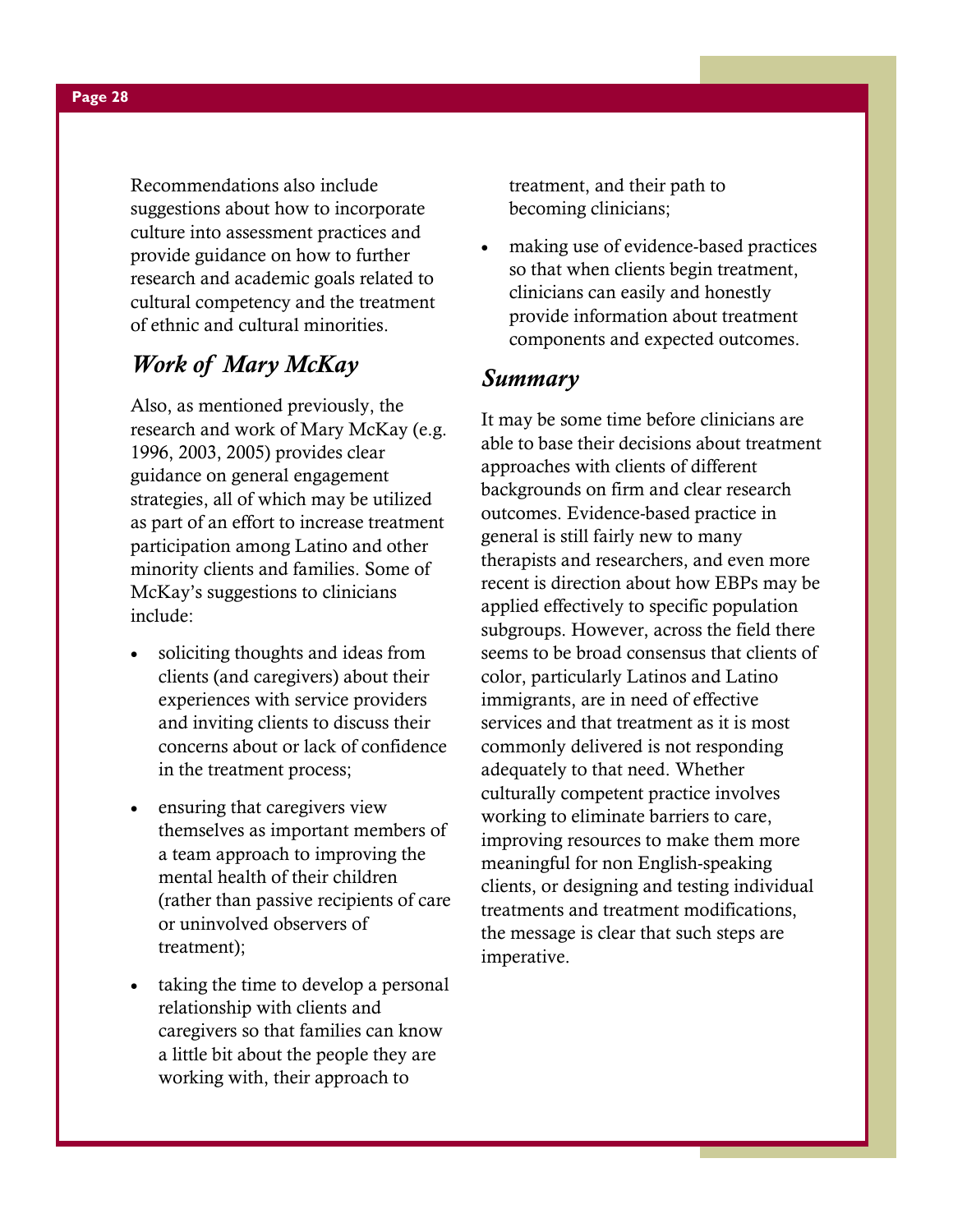# References

- Acosta, O.M., Weist, M.D., Lopez, F.A., Shafer, M.E., & Pizarro, L.J. (2004). Assessing the psychosocial and academic needs of Latino youth to inform the development of school-based programs. Behavior Modification, 28, 579-595.
- Aguilar-Gaxiola, S.A., Zelezny, L., Garcia, B., Edmondson, C., Alejo-Garcia, C., & Vega, W.A. (2002). Translating research in to action: Reducing disparities in mental health care for Mexican Americans. Psychiatric Services, 53, 1563-1568.
- Alexander, J.F., Pugh, C., Parsons, B.V., and Sexton, T.L. (2000). Functional family therapy. In Blueprints for Violence Prevention (Book 3), 2d ed., edited by D.S. Elliott. Boulder, CO: Center for the Study and Prevention of Violence, Institute of Behavioral Science, University of Colorado.
- American Counseling Association. (2005) ACA Code of Ethics.
- American Psychological Association. (1990). Ethical principles of psychologists (Amended June 2, 1989). American Psychologist, 45, 390-395.
- American Psychological Association. (2002). Ethical principles of psychologists and code of conduct. American Psychologist, 57, 1060-1073.
- Aos, S. (2004). Washington State's family integrated transitions program for juvenile offenders: outcome evaluation and benefit-cost analysis. Olympia: Washington State Institute for Public Policy.
- Beck, A., Rush, A., Shaw, B., & Emery, G., (1979). Cognitive therapy of depression. New York: Guilford Press.
- Berman, S.L., Kurtines, W.M., Silverman, W.K., & Serafini, L.T. (1996). The impact of exposure to crime and violence on urban youth. The American Journal of Orthopsychiatry, 66, 329-36.
- California Department of Mental Health (2001). Medi-Cal mental health services in California: Fiscal years 1993-94 through 1997-98. Statistical Report 01-01. Sacramento, CA: Author.
- Canino, G., Roberts, R.E. (2001). Suicidal behavior among Latino youth. Suicide and Life-threatening Behavior, 31, 122-131.
- Carr, A. (2004). Interventions for post-traumatic stress disorder in children and adolescents. Pediatric Rehabilitation, 7, 231-244.
- Carter-Pokras, O., Zambrana, R.E., Yankelvich, G., Estrada, M., Castillo-Salgado, C., Ortega, A.N. (2008). Health status of Mexican-origin persons: do proxy measures of acculturation advance our understanding of health disparities? Journal of Immigrant Minority Health, 10, 475-88.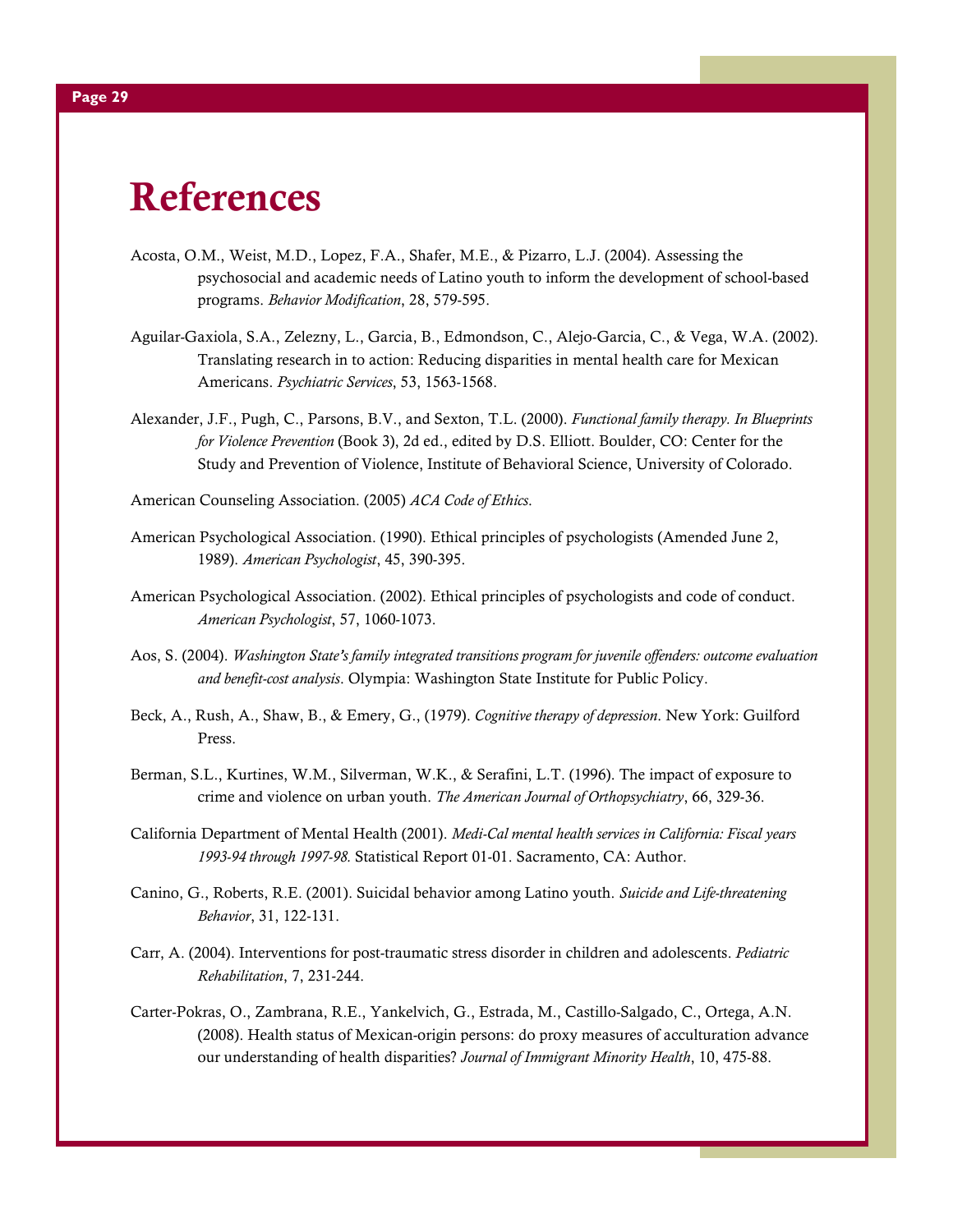- Centers for Disease Control and Prevention. (2002). Demographic and health snapshot of the U.S. Hispanic/ Latino population. Department of Health and Human Services.
- Centers for Disease Control and Prevention. (2000). Tracking the hidden epidemics: Trends in STDs in the United States. Department of Health and Human Services.
- Chaffin, M., Silovsky, J.F., Funderburk, B., Valle, L.A., Brestan, E.V., Balachova, T., Jackson, S., Lens graf, J., Bonner, B.L. (2004) Parent-child interaction therapy with physically abusive parents: efficacy for reducing future abuse reports. Journal of Consulting and Clinical Psychology, 72, 500- 10.
- Chen, E. C., Kakkad, D., & Balzano, J. (2008). Multicultural competence and evidence-based practice in group therapy. Journal of Clinical Psychology, 64, 1261-1278.
- Cohen, J.A., Mannarino, A.P., & Deblinger, E. (2006). Treating trauma and traumatic grief in children and adolescents. New York: Guilford Press.
- Cohen, J.A., Mannarino, A.P., Perel, J.M., Staron, V. (2007) A pilot randomized controlled trial of com bined trauma-focused CBT and sertraline for childhood PTSD symptoms. Journal of the Ameri can Academy of Child and Adolescent Psychiatry, 46, 811-9.
- Curry, J.F. (2001). Specific psychotherapies for childhood and adolescent depression. Biological Psychia try, 49, 1091-100.
- Davidson, A.L. (1996). Making and molding identify in schools: Student narratives on race, gender, and academic achievement. Albany, NY: SUNY Press.
- David-Ferdon, C., Kaslow, N.J. (2008). Evidence-based psychosocial treatments for child and adolescent depression. Journal Clinical Child and Adolescent Psychology, 37, 62-104.
- De Arellano, M.A., Waldrop, A.E., Deblinger, E., Cohen J.A., Danielson C.K., Mannarino A.R. (2005). Community outreach program for child victims of traumatic events: a community based project for underserved populations. Behavior Modification, 1, 130-55.
- Deblinger, E. and Hefin, A.(1996). Treating Sexually Abused Children and Their Non-Offending Parents: A Cognitive Behavioural Approach. Thousand Oaks, CA: Sage.
- Deblinger, E., Lippmann, J. and Steer, R. (1996) Sexually abused children suffering post-traumatic stress symptoms: initial treatment outcome findings. Child Maltreatment, 1, 310–321.
- Escobar, J.I., Nervi, C.H., & Gara, M.A. (2000). Immigration and mental health:Mexican Americans in the United States. Harvard Review of Psychiatry, 8, 64-72.
- Eyberg, S.M., (1988). Parent-child interaction therapy: Integration of traditional and behavioral concerns. Child and Family Behavior Therapy, 20, 33–46.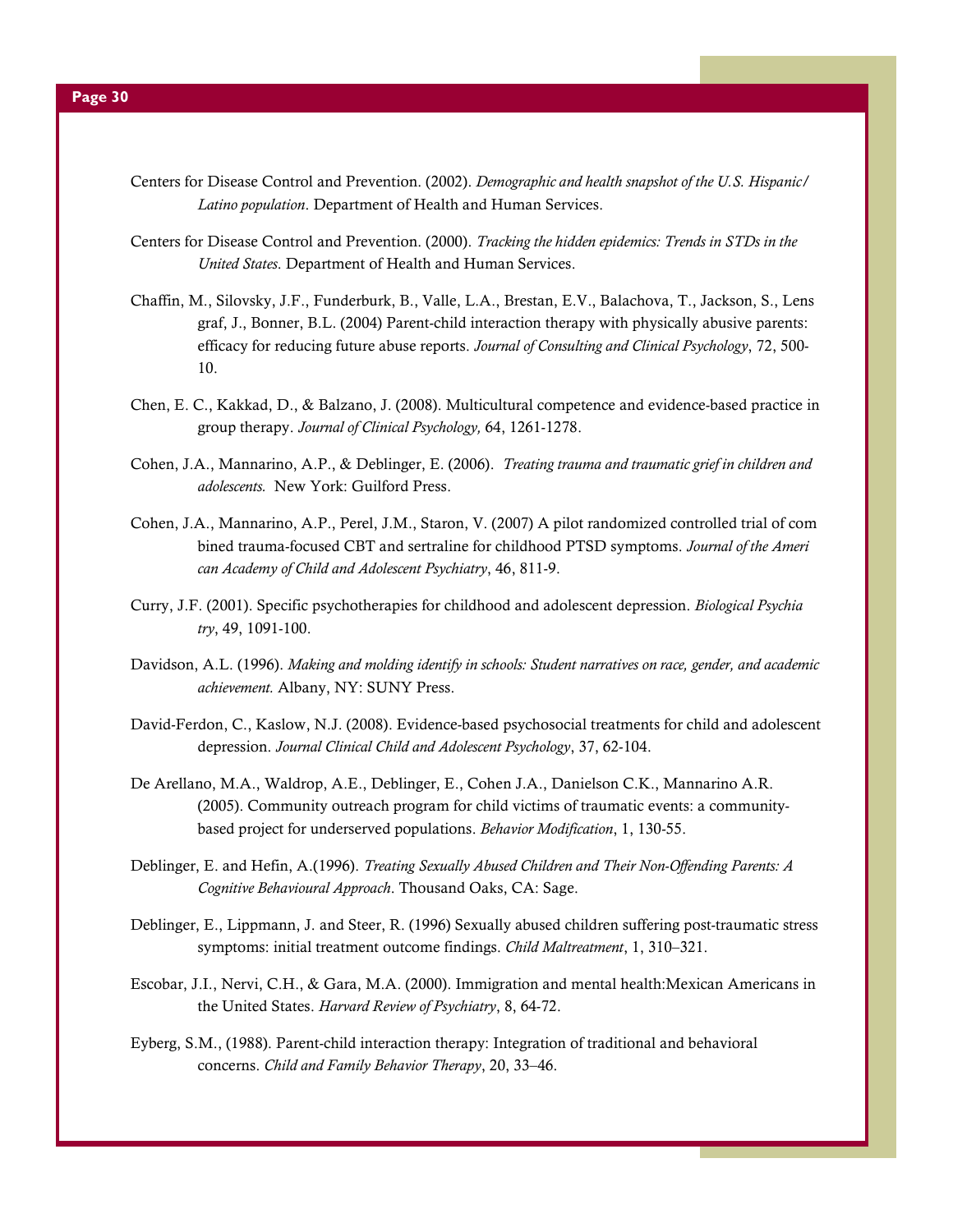- Finch, B. K., & Vega, W. A. (2003). Acculturation Stress, Social Support, and Self-Rated Health Among Latinos in California. Journal of Immigrant Health, 5, 109-117.
- Fitzpatrick, K. M., & Boldizar, J. P. (1993). The prevalence and consequences of exposure to violence among African-American youth. Journal of the American Academy of Child and Adolescent Psychia try, 32, 424--430.
- Frank, E., Kupfer, D., Perel, J.M., Cornes, C., Jarrett, D.B., Mallinger, A.G., McEachran, A.B., Grochocinski, V.J. (1990). Three-year outcomes for maintenance therapies in recurrent depression. Archives of General Psychiatry, 47, 1093-9.
- Fry, R. (2003). Hispanic youth dropping out of U.S. schools: Measuring the challenge. Washington, DC: Pew Hispanic Center.
- Goldstein, A. P., Glick, B., Reiner, S., Zimmerman, D. L., & Coultry, T. M. (1987). Aggression Replacement Training: A Comprehensive Intervention for Aggressive Youth. Champaign, IL: Re search Press.
- Henggeler, S. W., Melton, G. B., & Smith, L. A. (1992). Family preservation using multisystemic therapy: An effective alternative to incarcerating serious juvenile offenders. Journal of Consulting and Clinical Psychology, 60, 953-961.
- Hernandez, D. J., & Charney, E. (1998). From generation to generation: The health and well-being of children in immigrant families. Washington, DC: National Academy Press.
- Hough, R.L., Landsverk, J.A., Karno, M., Burnam, M.A., Timbers, D.M., Escobar, J.I., & Regier, D.A. (1987). Utilization of health and mental health services by Los Angeles Mexican Americans and non-Hispanic Whites. Archives of General Psychiatry, 44, 702-709.
- Hovey, J.D., & King, C.A. (1996). Acculturative stress, depression, and suicidal ideation among immigrant and second-generation Latino adolescents. Journal of the American Academy of Child and Adolescent Psychiatry, 35, 1183-1193.
- Hovey, J.D., & Magaña, C.G. (2002). Psychosocial predictors of anxiety among immigrant Mexican migrant farmworkers: Implications for prevention and treatment. Cultural Diversity and Ethnic Minority Psychology, 8, 274-289.
- Huey, S.J. Jr., Polo A.J. (2008). Evidence-based psychosocial treatments for ethnic minority youth. Journal of Clinical Child and Adolescent Psychology, 1, 262-301.
- Jaycox, L., Langley, A., & Dean, K. L. (2009). Support for students exposed to trauma: The SSET program : group leader training manual, lesson plans, and lesson materials and worksheets. Santa Monica, CA: RAND Health.

Jungbluth, N. (2009) Therapist strategies for building involvement in cognitive-behavioral therapy for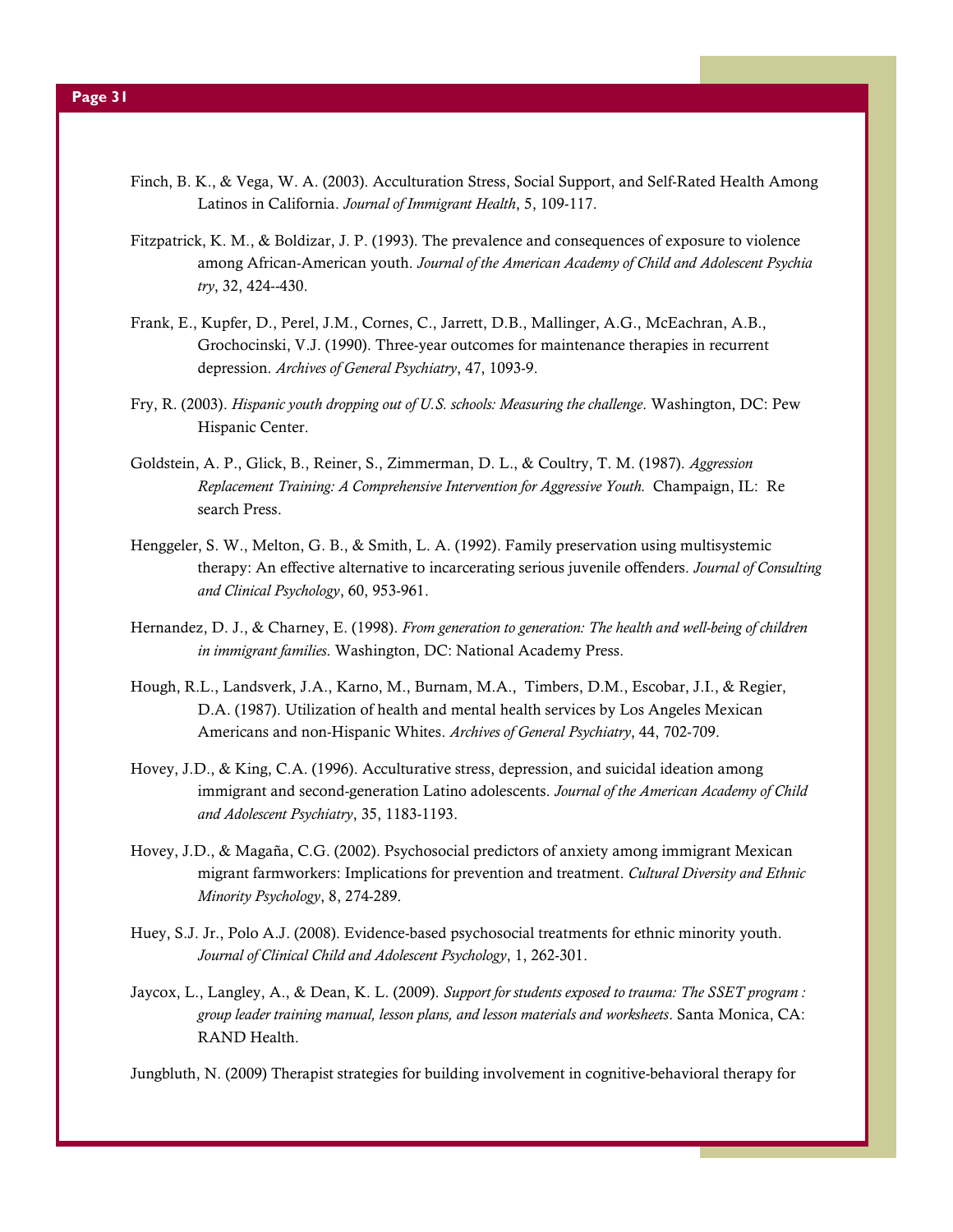adolescent depression. Journal of Consulting and Clinical Psychology, 77, 1179-84.

- Kandula, N.R., Kersey, M., & Lurie, N. (2004). Assuring the health of immigrants: what the leading health indicators tell us. Annual Review of Public Health, 25, 357-76.
- Kazdin, A. E. (2000). Psychotherapy for children and adolescents: Directions for research and practice. New York: Oxford University Press.
- Kazdin, A. E., & Weisz, J. R. (2003). Evidence-based psychotherapies for children and adolescents. New York: Guilford Press.
- Kaslow, N. J., & Thompson, M. P. (1998). Applying the criteria for empirically supported treatments to studies of psychosocial interventions for child and adolescent depression. Journal of Clinical Child Psychology, 27, 146–155.
- Kennard, B.D., Clarke, G.N., Weersing, V.R., Asarnow, J.R., Shamseddeen, W., Porta G, Berk, M., Hughes, J.L., Spirito, A., Emslie, G.J., Keller, M.B., Wagner, K.D., Brent, D.A. (2009). Effec tive components of TORDIA cognitive-behavioral therapy for adolescent depression: Prelimi nary findings. Journal of Consulting and Clinical Psychology, 77, 1033-41.
- Kao, G. (1999). Psychological well-being and educational achievement among immigrant youth. In D.J. Hernandez (Ed.),Children of immigrants: Health, adjustment, and public assistance (pp. 410- 77). Washington, DC: National Academy Press.
- Kozol, J. (2005). Still separate, still unequal. Harper's Magazine, 9, 41-55
- Lara, M., Gamboa, C., Kahramanian, M.I., Morales, L.S., & Bautista, D.E. (2005). Acculturation and Latino health in the United States: a review of the literature and its sociopolitical con text. Annual Review of Public Health, 26, 367-97.
- Larsen, L.J. (2004). The foreign-born population in the United States: 2003. Current Population Reports, 20-551. U.S. Census Bureau, Washington, D.C.
- Lewinsohn, P. M., Clarke, G. N., Rohde, P., Hops, H., & Seeley, J. R. (1996). A course in coping: A cognitive-behavioral approach to the treatment of adolescent depression. In E. Hibbs & P. Jen sen (Eds.), Psychosocial treatment of child and adolescent disorders: Empirically based approaches (109- 135). Washington, DC: American Psychological Association Press.
- Lewinsohn, P. M., Clarke, G. N., Hops, H., Andrews, J. A., & Williams, J. A. (1990). Cognitive behavioral treatment of depression in adolescents. Behavior Therapy, 21, 385-401
- Liddle, H.A., Dakof, G.A., Parker, K., Diamond, G.S., Barrett, K., Tejeda, M. (2001). Multidimen sional family therapy for adolescent drug abuse: results of a randomized clinical trial. American Journal of Drug & Alcohol Abuse, 27, 65-88.

Lochman, J. E. (1992). Cognitive-behavioral intervention with aggressive boys: Three-year follow-up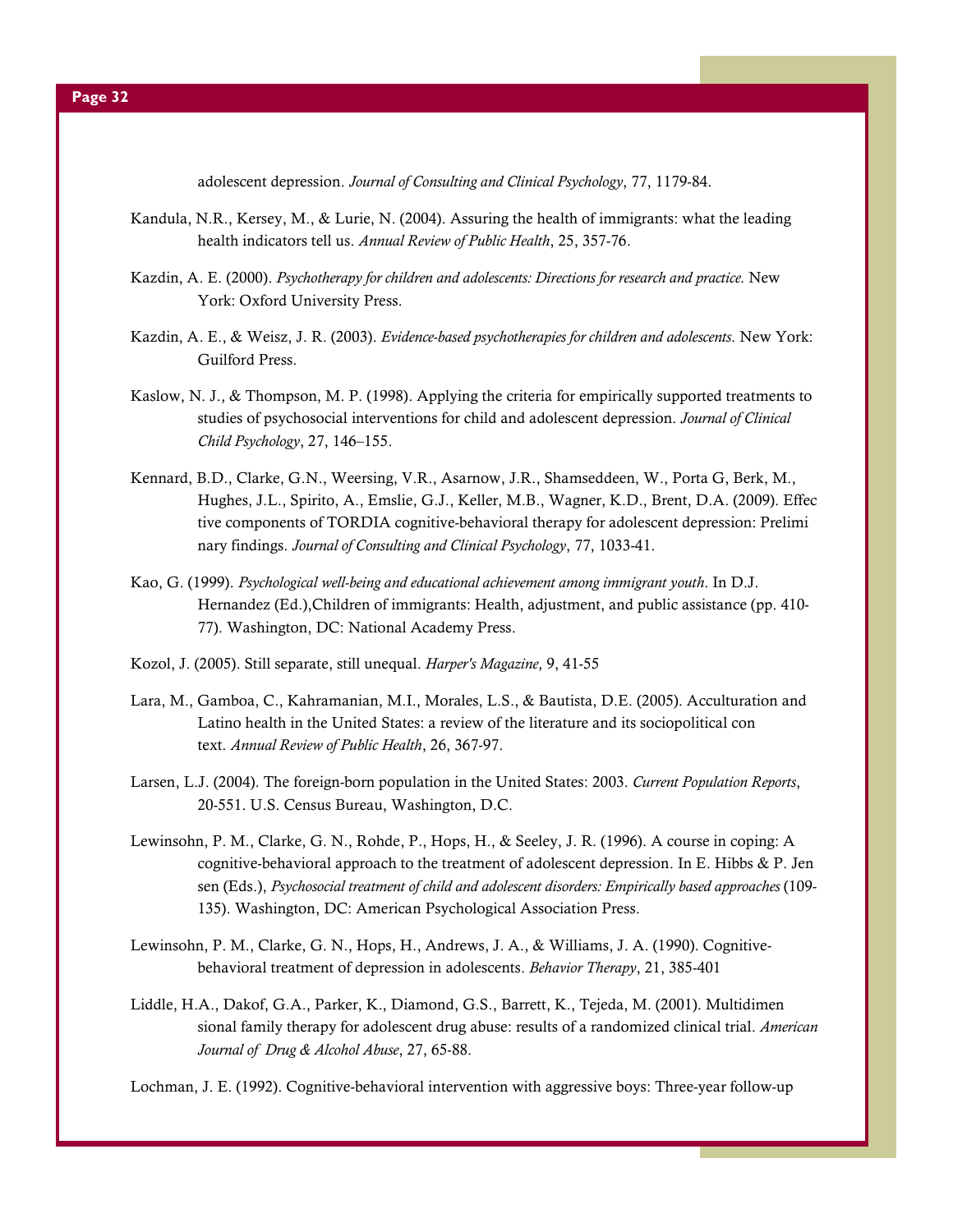and preventive effects. Journal of Consulting and Clinical Psychology, 60, 426-432.

- Lochman, J. E., Burch, P. R., Curry, J. F. & Lampron, L. B. (1984). Treatment and generalization ef fects of cognitive behavioral and goal setting interventions with aggressive boys. Journal of Consulting and Clinical Psychology, 52, 915-916.
- Lochman, J. E., and Lenhart, L. A. (1993). Anger coping intervention for aggressive children; Conceptual models and outcome effects. Clinical Psychology Review,13, 785-805.
- Lochman, J.E., Whidby, J., & FitzGerald, D. (2000). Cognitive behavioral assessment and treatment with aggressive children. In P.C. Kendall (Ed.), Child and adolescent therapy: Cognitive-behavioral procedures (2nd ed., pp. 31-87). New York: Guilford Press.
- Lopez, S.R., (2002). Mental health care for Latinos: A research agenda to improve the accessibility and quality of mental health care for Latinos. Psychiatric Services, 53, 1569-1573.
- March , J., Silva, S., Susan, J., Wells, K., Fairbank, J., Burns, B., Domino, M., Vitiello, B., Severe, J. (2009). The Treatment for Adolescents With Depression Study (TADS): outcomes over 1 year of naturalistic follow-up. The American Journal of Psychiatry, 166, 1141-9
- Marshall, G.N. (2004). Posttraumatic stress disorder symptom checklist: Factor structure and English- Spanish measurement invariance. Journal of Traumatic Stress, 17, 223-230.
- Marsiglia, F.F., Kulis, S., Nieri, T., Parsai, M. (2005). God forbid! Substance use among religious and non-religious youth. American Journal of Orthopsychiatry, 75, 585-598.
- Matos, M., Torres, R., Santiago, R., Jurado, M., Rodríguez, I. (2006). Adaptation of parent-child inter action therapy for Puerto Rican families: a preliminary study. Family Process, 45, 205-22.
- McKay, M.M., Bannon, W.M., Jr. (2004). Engaging families in child mental health services. Child and Adolescent Psychiatric Clinics of North America, 13, 905-21.
- McKay, M.M., McCadam, K., Gonzales, J.J. (1996). Addressing the barriers to mental health services for inner city children and their caretakers. Community Mental Health Journal, 32, 353-61.
- McKay, M.M., Atkins, M.S., Hawkins, T., Brown, C., Lynn, C.J. (2003). Inner-city African American parental involvement in children's schooling: racial socialization and social support from the parent community. American Journal of Community Psychology, 32, 107-14.
- McKay, M.M., Lynn, C.J., Bannon, W.M. (2005). Understanding inner city child mental health need and trauma exposure: implications for preparing urban service providers. American Journal of Orthopsychiatry, 75, 201-10.
- Merikangas, K.R. (2010). Prevalence and treatment of mental disorders among US children in the 2001- 2004 NHANES. Pediatrics, 125, 75-81.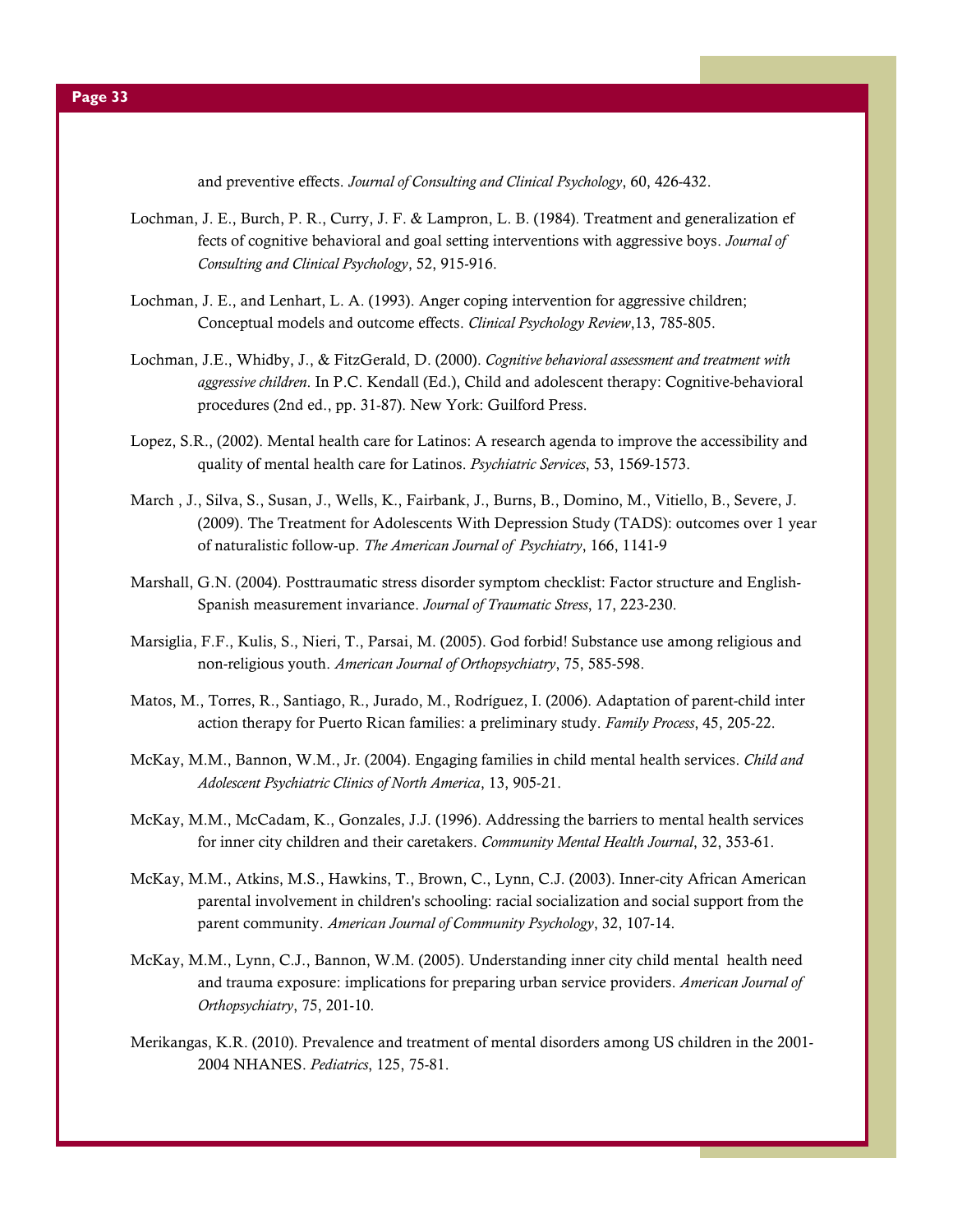- Mendoza, F.S. (2009). Health disparities and children in immigrant families: a research agenda. Pediatric, 124, 187-95.
- Muñoz, R.F., Mendelson, T. (2005). Toward evidence-based interventions for diverse populations: The San Francisco General Hospital prevention and treatment manuals. Journal of Consulting and Clinical Psychology, 73, 790-799.
- Myers, R., Chou, C.P., Sussman, S., Baezconde-Garbanati, L., Pachon, H., Valente, T.W. (2009). Ac culturation and substance use: social influence as a mediator among Hispanic alternative high school youth. Journal of Health and Social Behavior, 50, 164-79.
- National Alliance for Hispanic Health. (2001). A primer for cultural proficiency: Towards quality health services for Hispanics. http://www.hispanichealth.org/. Cited September 30, 2003
- National Child Traumatic Stress Network (2005). Promoting culturally competent trauma-informed practices, Culture and Trauma Brief, 1.
- National Council of La Raza (2005). Critical Disparities in Latino Mental Health: Transforming Re search into Action. White Paper. Accessed at: http://www.nclr.org/content/publications/ detail/34795/
- National Institute of Mental Health (1999). Strategic plan on reducing health disparities. Rockville, MD: Author.
- National Latina Institute for Reproductive Health (2005). Prenatal care access among immigrant Latinas: Policy brief. NY: Author.
- National Latina Institute for Reproductive Health (2005). The Reproductive Health of Latina Immi grants. Accessed online at: http://latinainstitute.org/sites/default/files/publications/ RepoHlthImgrnt-5\_0.pdf
- Ogbu, J. (1995). The influence of culture on learning and behavior. In J.H. Falk & L. Dierking (Eds.). Public institutions for personal learning: Establishing a research agenda. (pp. 79-95). Washington: DC: American Association of Museums.
- Olsen, L. (1997). Made in America: Immigrant students in our public schools. NY: The New Press.
- Orfield, G. & Lee, C., (2005). Why segregation matters: Poverty and educational inequality. Cambridge, MA: The Civil Rights Project at Harvard University.
- Orfield, G. (2001). Schools more separate: Consequences of a decade of resegregation. Cambridge, MA: The Civil Rights Project at Harvard University.
- Organista, K.C., & Muñoz, R.F. (1996). Cognitive behavioral therapy with Latinos. Cognitive and Behav ioral Practice, 2, 255- 270.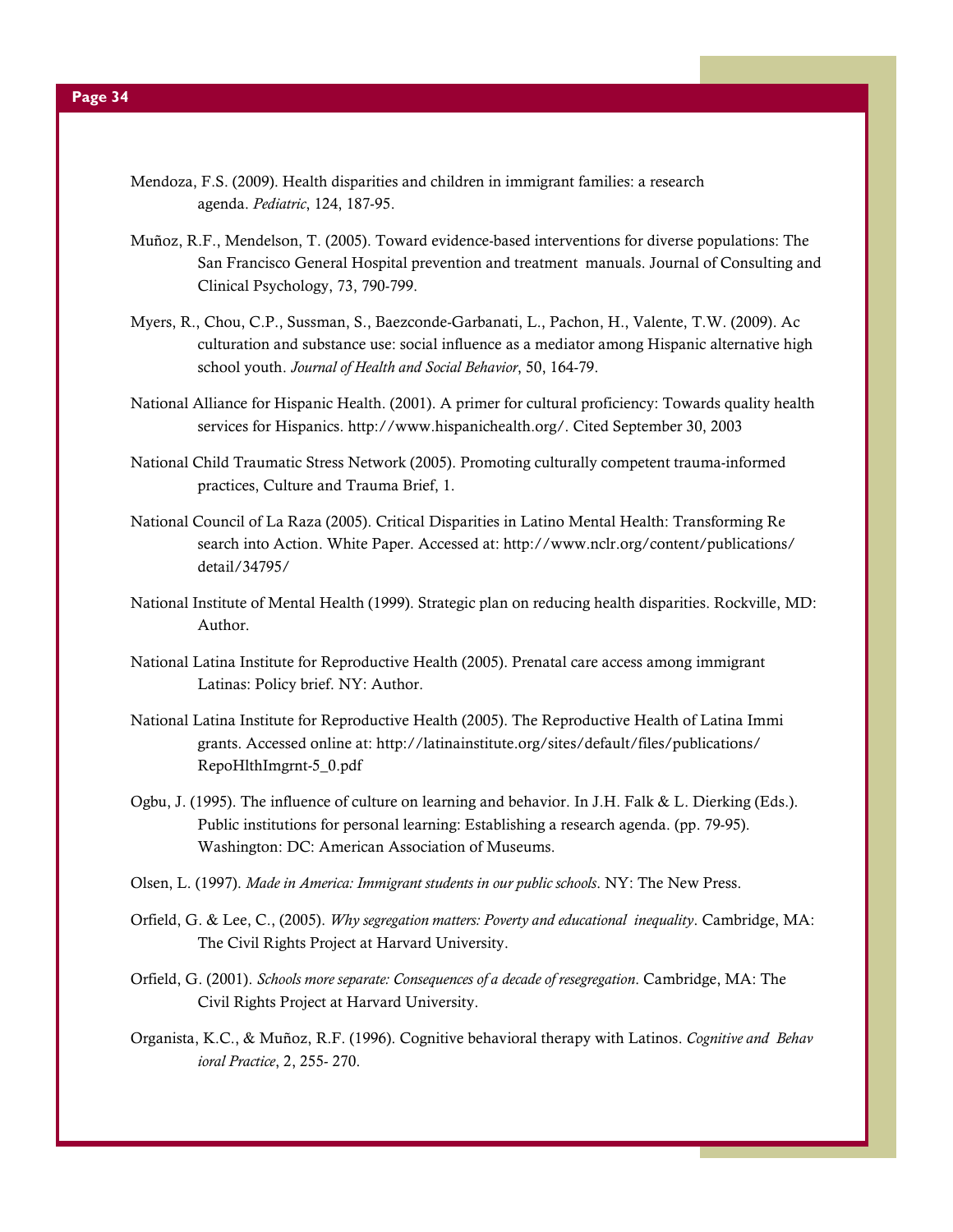- Padilla, A.M. (1988). Early psychological assessments of Mexican-American children. Journal of the His tory of the Behavioral Sciences, 24, 111-6.
- Pew Research Center (2006). America's Immigration Quandary. Retrieved on May 20, 2006 from: http://pewhispanic.org/reports/report.php?ReportID=63.
- Pew Research Center (2007). National Survey of Latinos: As Illegal Immigration Issue Heats Up, Hispanics Feel a Chill. Retrieved on Dec 2 from: http://pewhispanic.org/reports/report.php? ReportID=84.
- Pina, A.A., Silverman, W.K., Fuentes, R.M., Kurtines, W.M., & Weems, C.F. (2003). Exposure-based cognitive-behavioral treatment for phobic and anxiety disorders: treatment effects and mainte nance for Hispanic/Latino relative to European-American youths. Journal of the American Acad emy of Child and Adolescent Psychiatry, 42, 1179-87.
- Reid, M. J., Webster-Stratton, C., and Beauchaine, T.P. 2001. Parent training in Head Start" A comparison of program response among African American, Asian American, Caucasian, and Hispanic mothers. Prevention Science, 2, 209-227.
- Roberts, R.E., (2000). Depression and suicidal behaviors among adolescents: The role of ethnicity. In, I. Cuellar & F.H. Paniagua (Eds.), Handbook of multi-cultural mental health. Sand Diego, CA: Aca demic Press, 360-380.
- Rodriguez, J., McKay, M.M., Bannon, W.M. (2008). The role of racial socialization in relation to par enting practices and youth behavior: An exploratory analysis. Social Work in Mental Health, 6, 30-54.
- Rodríguez, M.A., Ward, L.M., & Pérez-Stable, E.J. (2005). Brest and cervical cancer screening: Impact of health insurance status, ethnicity, and nativity of Latinas. Annals of Family Medicine, 3, 235- 241.
- Rosselló, J., & Bernal, G. (1999). The efficacy of cognitive-behavioral and interpersonal treatments for depression in Puerto Rican adolescents. Journal of Consulting and clinical Psychology, 67, 734- 745.
- Rothstein, R. (2004). Class and schools: Using social, economic, and educational reform to close the black-white achievement gap. Washington, DC: Economic Policy Institute.
- SAMSHA, National Survey on Drug Use and Health, 2001, 2009. Accessed at: http:// www.oas.samhsa.gov/nsduh.htm.
- Sanders, M.R., (1992). Every parent: A positive approach to children's behaviour. Brisbane: Addison-Wesley.
- Santisteban, D.A., Mena, M.P, (2009). Culturally informed and flexible family-based treatment for adolescents: A tailored and integrative treatment for Hispanic youth. Family Process, 48, 253-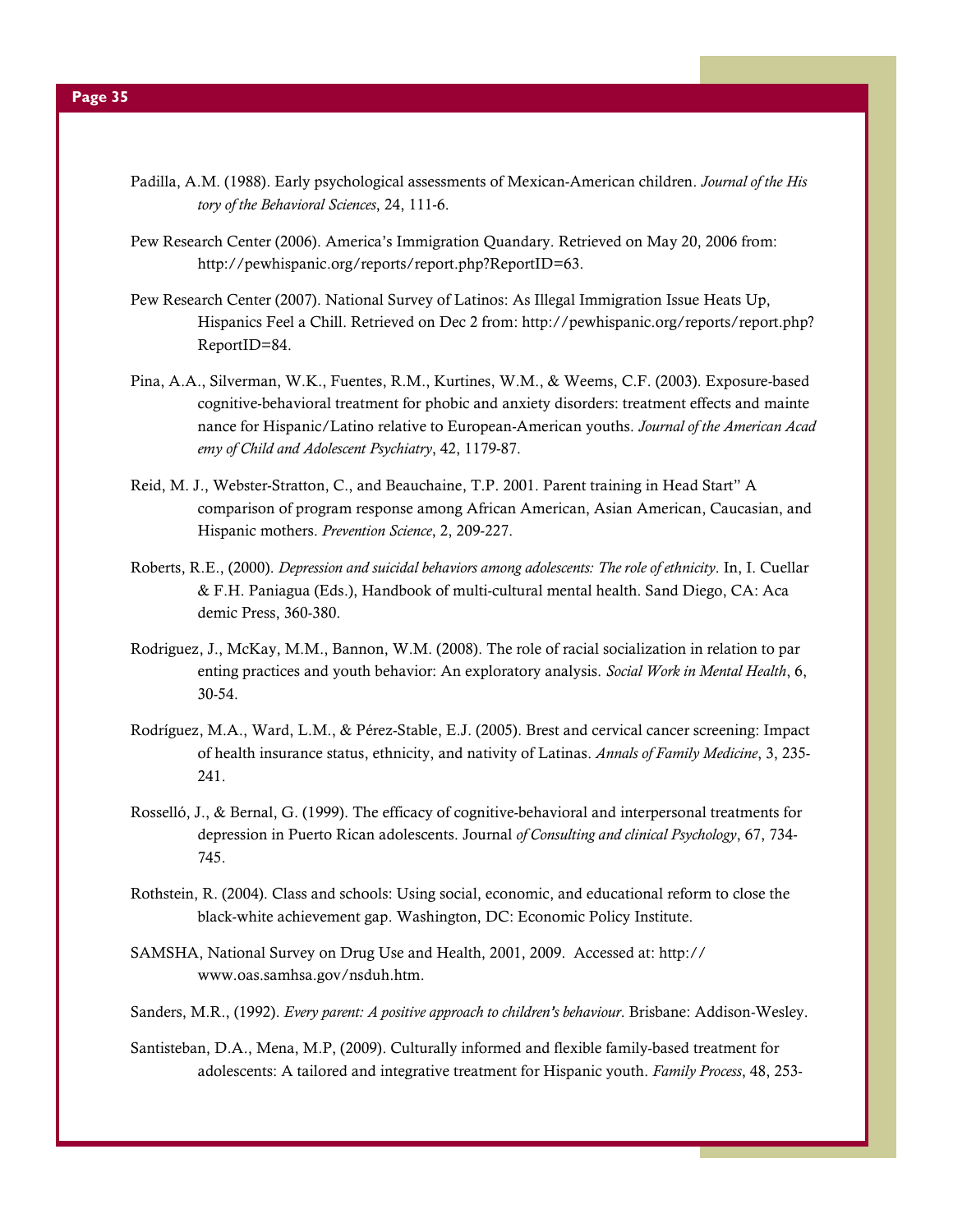268.

- Sherrill, J.T., Kovacs, M. (2002). Nonsomatic treatment of depression. Child and Adolescent Psychiatric Clinics of North America, 11, 579-93.
- Shriver, M. D., & Allen, K. D. (2008). Working with parents of noncompliant children: A guide to evidence-based parent training for practitioners and students. Washington, DC: American Psychological Association.
- Silverman, W. K., & Kurtines, W. M. (1999). Short-term Treatment for Children with Phobic and Anxi ety Problems: A Pragmatic View. Crisis Intervention and Time-Limited Treatment, 5 (1/2), 119- 132.
- Silverman, W.K., Kurtines, W.M., Ginsburg, G.S., Weems, C.F., Lumpkin, P.W., & Carmichael, D.H. (1999). Treating anxiety disorders in children with group cognitive-behaviorial therapy: a ran domized clinical trial. Journal of Consulting and Clinical Psychology, 67, 995-1003.
- Singh, G.K., Miller, B.A. (2004) Health, life expectancy, and mortality patterns among immigrant populations in the United States. Canadian Journal of Public Health, 95, I14-21.
- Smart, J. F., & Smart, D. W. (1995). Acculturative Stress: The Experience of the Hispanic Immi grant. Counseling Psychologist, 23, 25-42.
- Stanton-Salazar, R.D. (2001). Manufacturing hope and despair: The school and kin support networks of U.S.- Mexican youth. New York: Teachers College Press.
- Stark, K. D., Rouse, L. W. & Livingston, R. (1991). Treatment of depression during childhood : Cogni tive-behavioral procedures for the individual and family. In P. C. Kendall (Ed.). Child and Adolescent Therapy: Cognitive-Behavioral Procedures (pp. 165 - 208). New York: Guilford Press.
- Stein, B.D., Jaycox, L.H., Kataoka, S.H., Wong, M., Tu, W., Elliott, M.N., et al. (2003). A mental health intervention for schoolchildren exposed to violence: a randomized controlled trial. Journal of the American Medical Association, 290, 603-11.
- Sue, S. (1998). In search of cultural competence in psychotherapy and counseling.American Psychologist, 53, 440—448.
- Sue, S. (1999). Science, ethnicity, and bias: Where have we gone wrong? American Psychologist, 54, 1070—1077.
- Sue, S., Fujino, D.C., Hu, L., Takeuchi, D.T., Zane, N.W.S. (1991). Community mental health services for ethnic minority groups: A test of the cultural responsiveness hypothesis. Journal of Consult ing and Clinical Psychology, 59, 533-540.
- Sue, S., Zane, N., Nagayama-Hall, G.C., Berger, L.K. (2009). The case for cultural competency in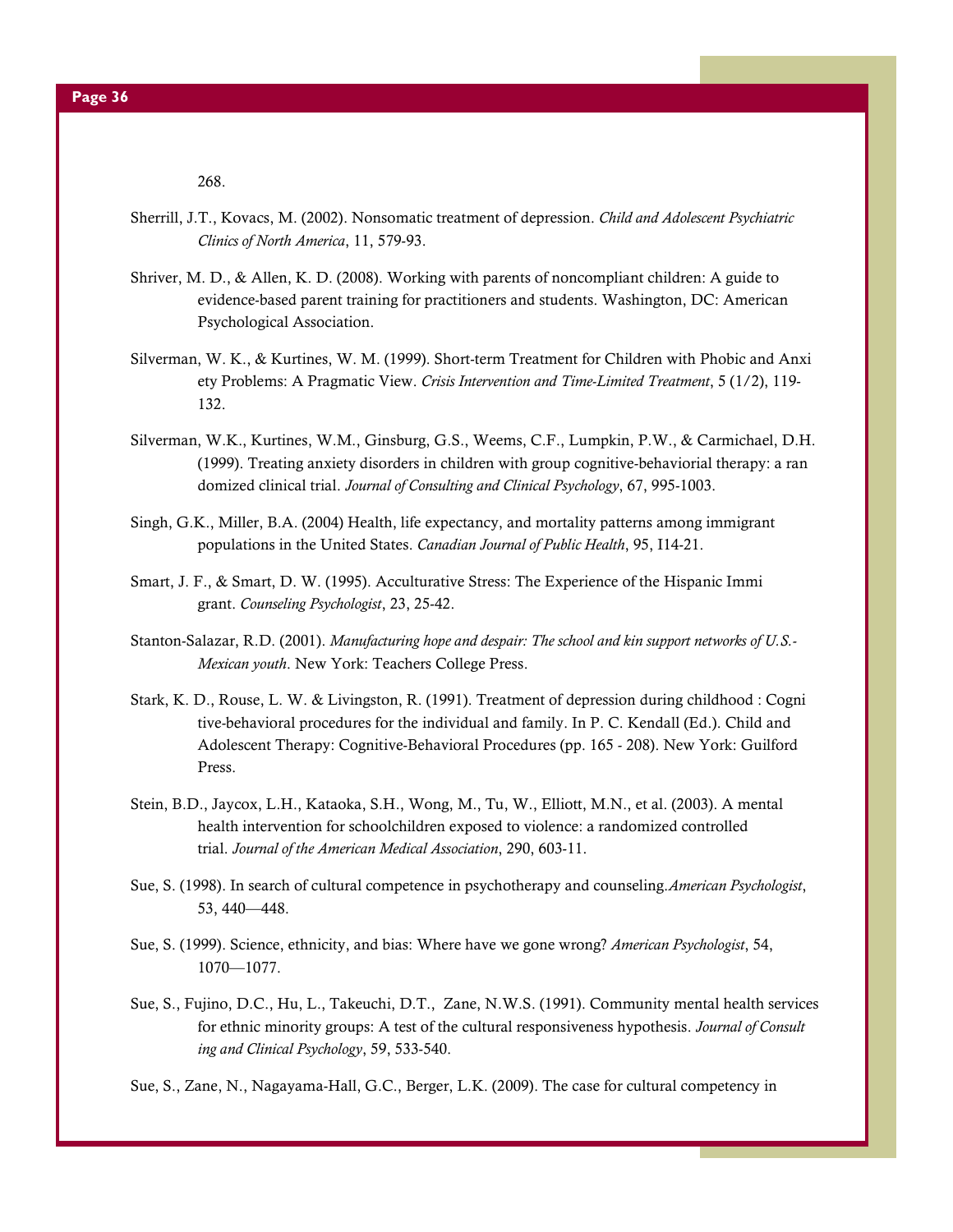psychotherapeutic interventions. Annual Review of Psychology, 60, 525-548.

- Sullivan, M.M. & Rehm, R. (2005). Mental health of undocumented Mexican immigrants: A review of the literature. Advances in Nursing Science, 28, 240-251.
- Surgeon General (1999). Executive summary: A report of the Surgeon General on mental health. Washington, DC: U.S. Public Health Service.
- Szapocznik, J., Hervis, O.E., & Schwartz, S. (2003). Brief strategic family therapy for adolescent drug abuse (NIH Publication No. 03-4751). NIDA Therapy Manuals for Drug Addiction. Rock ville, MD: National Institute on Drug Abuse.
- Szapocznik, J., Santisteban, D., Kurtines, W.M., Perez-Vidal, A., and Hervis, O.E. (1984). Bicultural Effectiveness Training (BET): A treatment intervention for enhancing intercultural adjust ment. Hispanic Journal of Behavioral Sciences, 6, 317–344.
- Szapocznik, J., Santisteban, D., Rio, A.T., Perez-Vidal, A., Kurtines, W.M., and Hervis, O.E. (1986). Bicultural effectiveness training (BET): An intervention modality for families experiencing intergenerational/intercultural conflict. Hispanic Journal of Behavioral Sciences, 8, 303–330.
- Szapocznik, J., Santisteban, D., Rio, A.T., Perez-Vidal, A., and Kurtines, W.M. (1989). Family effect tiveness training: An intervention to prevent problem behaviors in Hispanic adolescents. Hispanic Journal of Behavioral Sciences, 11, 4–27.
- Thomas, R., Zimmer-Gembeck, M.J. (2007). Behavioral outcomes of Parent-Child Interaction Therapy and Triple P-Positive Parenting Program: a review and meta-analysis. Journal of Abnormal Child Psychology, 35, 475-95.
- Timmons-Mitchell, J., Bender, M. B., Kishna, M. A., & Mitchell, C. C. (2006). An Independent Effec tiveness Trial of Multisystemic Therapy with Juvenile Justice Youth. Journal of Clinical Child and Adolescent Psychology, 35, 227-236.
- Tylor, E. B. (1871). Primitive culture: Researches into the development of mythology, philosophy, religion, art, and custom. London: J. Murray.
- U.S. Department of Health and Human Services (2001). Mental health: Culture, race, and ethnicity—A supplement to Mental health: A report of the Surgeon General. Rockville, MD.
- U.S. Census Bureau (2008). Current population survey.. Immigration Statistics Staff, Population Division.
- U.S. Census Bureau (2007). Current population survey: School enrollment and internet use supplement.. Immigration Statistics Staff, Population Division.
- Vega, W.A., Kolody, B. & Aguilar-Gaxiola, S.A. (1998). Lifetime prevalence of DSM-III-R psychiatric disorders among urban and rural Mexican Americans in California. Archives of General Psychia